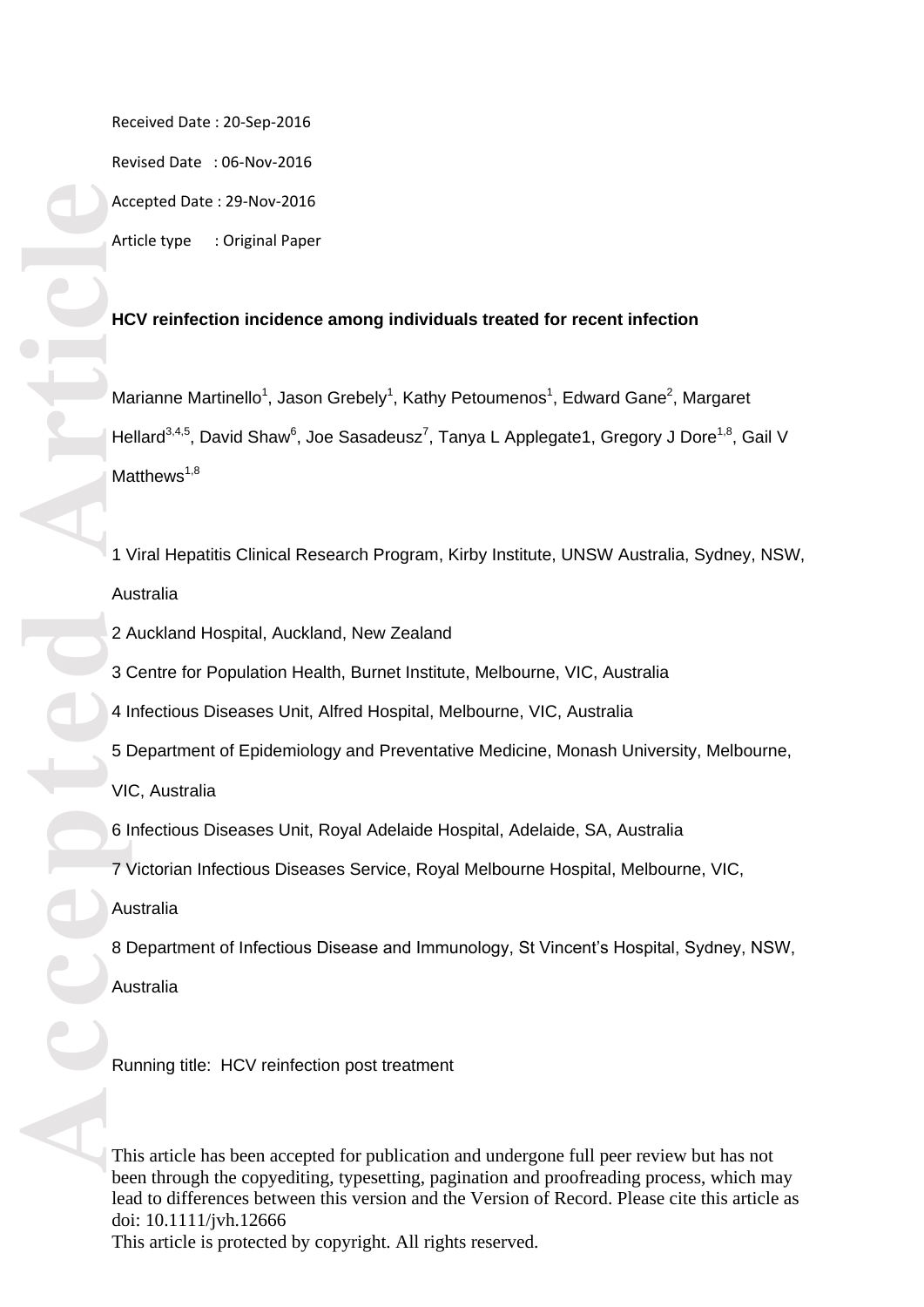# **Corresponding author:**

Vir W<sub>i</sub><br>
Sy NS Au<br>
Article<br>
Article<br>
Article<br>
Article<br>
Article<br>
Article<br>
Article<br>
Article<br>
Article<br>
Article<br>
Article<br>
Article<br>
Article<br>
Article<br>
Article<br>
Article<br>
Article<br>
Article<br>
Article<br>
Article<br>
Article<br>
Article<br>
Arti Marianne Martinello Viral Hepatitis Clinical Research Program, Kirby Institute Wallace Wurth Building UNSW Australia **Sydney** NSW 2052 Australia Phone: +61 413 276 968 Fax: +61 2 8382 2090 Email: mmartinello@kirby.unsw.edu.au

**Clinical trial number(s):** ATAHC I: NCT00192569; ATAHC II: NCT01336010; DARE -C I: NCT01743521; DARE -C II: NCT02156570

# *Background and aims*

One challenge to HCV elimination through therapeutic intervention is reinfection. The aim of this analysis was to calculate the incidence of HCV reinfection among both HIV -positive and negative individuals treated for recent HCV infection (estimated infection duration <18 months).

### *Methods*

Individuals with recent HCV infection who achieved an end -of -treatment response in four open -label studies between 2004 and 2015 in Australia and New Zealand were assessed for HCV reinfection, confirmed by sequencing of the Core -E2 and/or NS5B regions. Reinfection incidence was calculated using person -time of observation. Exact Poisson regression analysis was used to assess factors associated with HCV reinfection.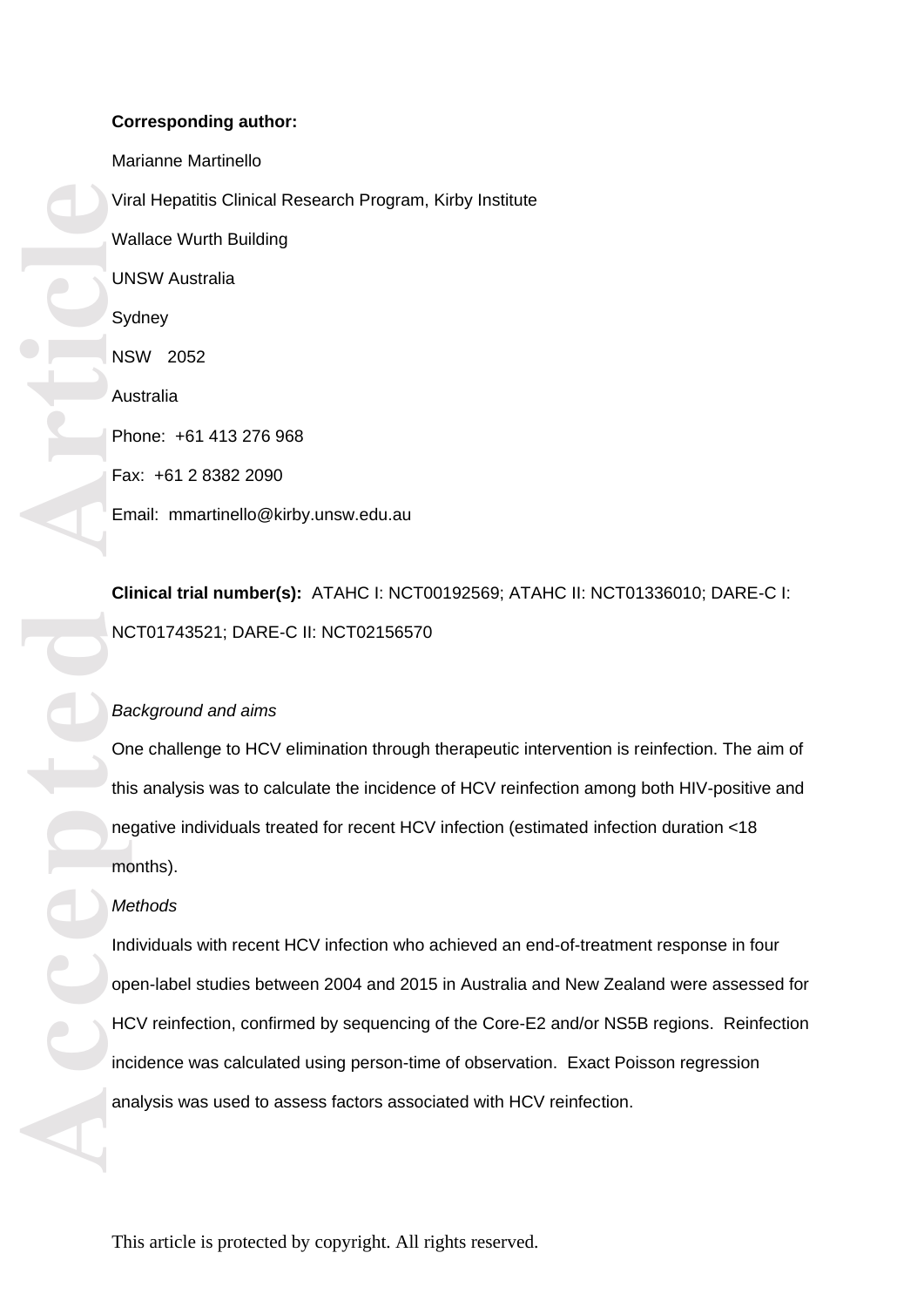#### *Results*

Form of the particle of the particle of the particle of the particle of the particle of the particle of the particle of the particle of the particle of the particle of the particle of the particle of the particle of the pa The cohort at -risk for reinfection (n=120; 83% male; median age 36 years) was composed of HIV-positive men-who-have-sex-with-men (53%) and people who inject drugs (current 49%, ever 69%). Total follow-up time at-risk was 135 person-years (median 1.08 years, range 0.17, 2.53). Ten cases of HCV reinfection were identified, for an incidence of 7.4 per 100 py (95% CI 4.0, 13.8). Reinfection incidence was significantly higher amongst participants who reported injection drug use at end of or post -treatment, irrespective of HIV status (15.5 per 100 py, 95% CI 7.8, 31.1). In adjusted analysis, factors associated with reinfection were older age (aIRR 5.3, 95% CI 1.15, 51.5, p=0.042) and injection drug use at end of or posttreatment (aIRR 7.9, 95%CI 1. 6, 77.2, p=0.008).

#### *Conclusion s*

High reinfection incidence following treatment for recent HCV infection in individuals with ongoing risk behaviour emphasises the need for post -treatment surveillance, harm reduction strategies and education in at -risk populations.

**Key words:** Hepatitis C infection; HIV; recent; acute; reinfection; treatment

Highly effective, well tolerated interferon-free direct-acting antivirals (DAA) have revolutionised hepatitis C virus (HCV) therapeutics (1), with daily fixed -dose combination DAA regimens providing cure in greater than 95% of individuals with chronic infection (2, 3) . The availability of DAA therapy has led to significant therapeutic optimism with the possibility of broad treatment uptake and subsequent HCV elimination (4 -7). One challenge to HCV elimination though therapeutic intervention is reinfection.

There is concern that HCV reinfection may compromise the individual and population level benefits of HCV treatment in some populations with the risk of reinfection cited as a reason for not offering treatment to people who inject drugs (PWID) (8, 9). However, in general, the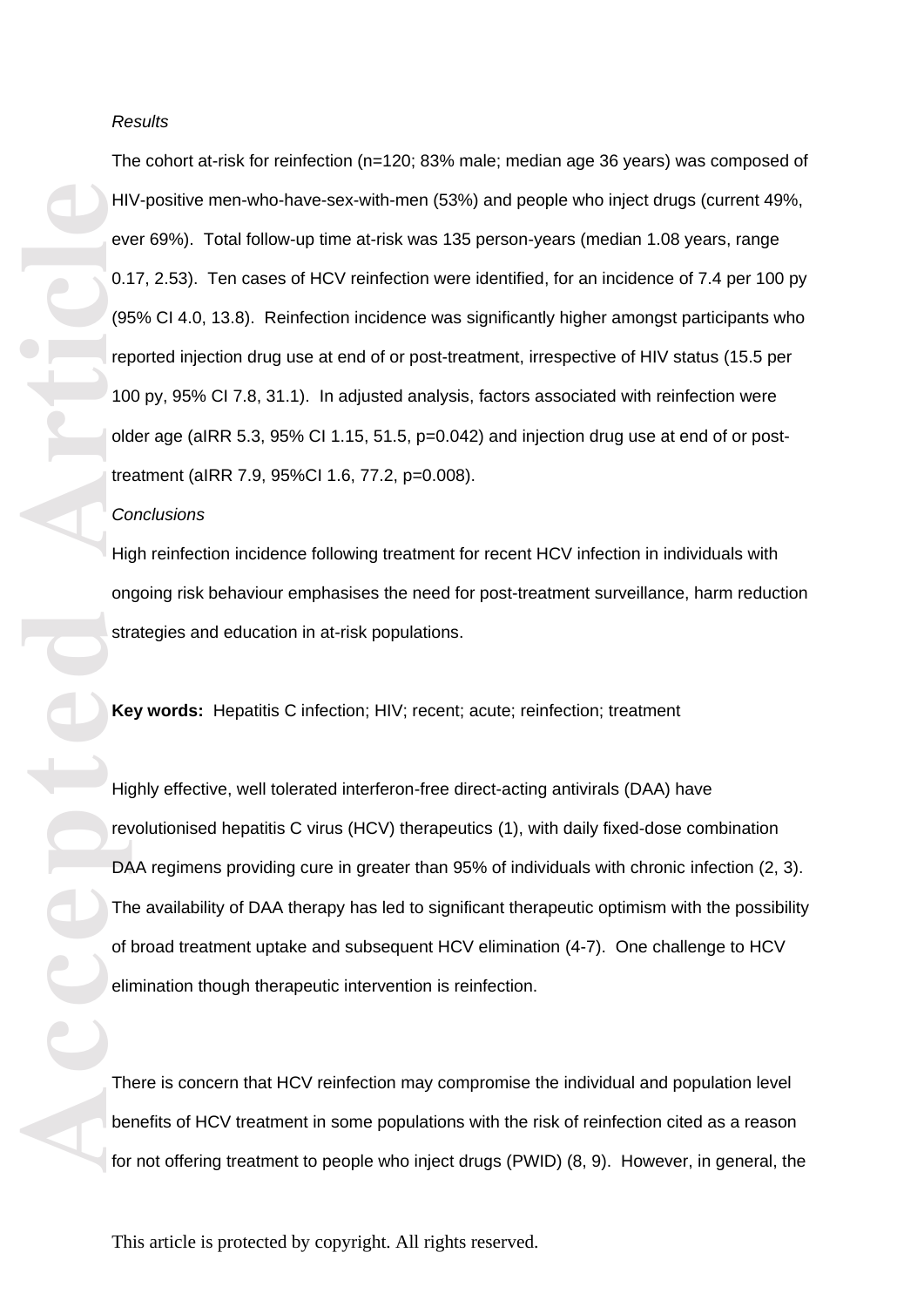incidence of HCV reinfection in PWID treated for chronic HCV infection ranges between one and five per 100 py (summarised in **Supplementary Table 1**). Reinfection incidence following treatment in individuals with HIV/HCV co -infection is varied, with high incidence reported in some cohorts of HIV-positive men-who-have-sex-with-men (MSM) (10-12). There is uncertainty around these reinfection estimates due to sample size, retrospective study designs, exclusion of recent PWID from trials, varied definitions for recent injection drug use and time at-risk for reinfection, and the inability to accurately distinguish relapse from reinfection.

Form of the contract of the contract of the contract of the contract of the contract of the contract of the contract of the contract of the contract of the contract of the contract of the contract of the contract of the co Mathematical modelling suggests that substantial reductions in HCV incidence and prevalence could be achieved by targeted DAA treatment scale -up amongst those at highest risk of ongoing transmission, including PWID and HIV -positive MSM with recently diagnosed HCV infection (5, 13 -15). Despite the high cost of DAA therapy, treating recent PWID and HIV -positive MSM with early liver disease appears to be cost -effective compared to delaying until cirrhosis, given the reduction in liver -related complications and additional benefit of averting secondary infections (6, 7, 16). However, ongoing risk behaviours associated with HCV transmission may contribute to reinfection and compromise the population -level benefits of Treatment as Prevention (5, 17, 18). Few studies have evaluated the incidence of HCV reinfection following treatment of recent HCV infection (summarised in **Supplementary Table 1**) (11, 12, 19), a high-risk group for onward transmission and of importance as DAA treatment access expands to traditionally marginalised populations. The aim of this analysis was to calculate the incidence of HCV reinfection among individuals treated for recent HCV infection (estimated infection duration <18 months) and assess clinical and behavioural factors associated with reinfection.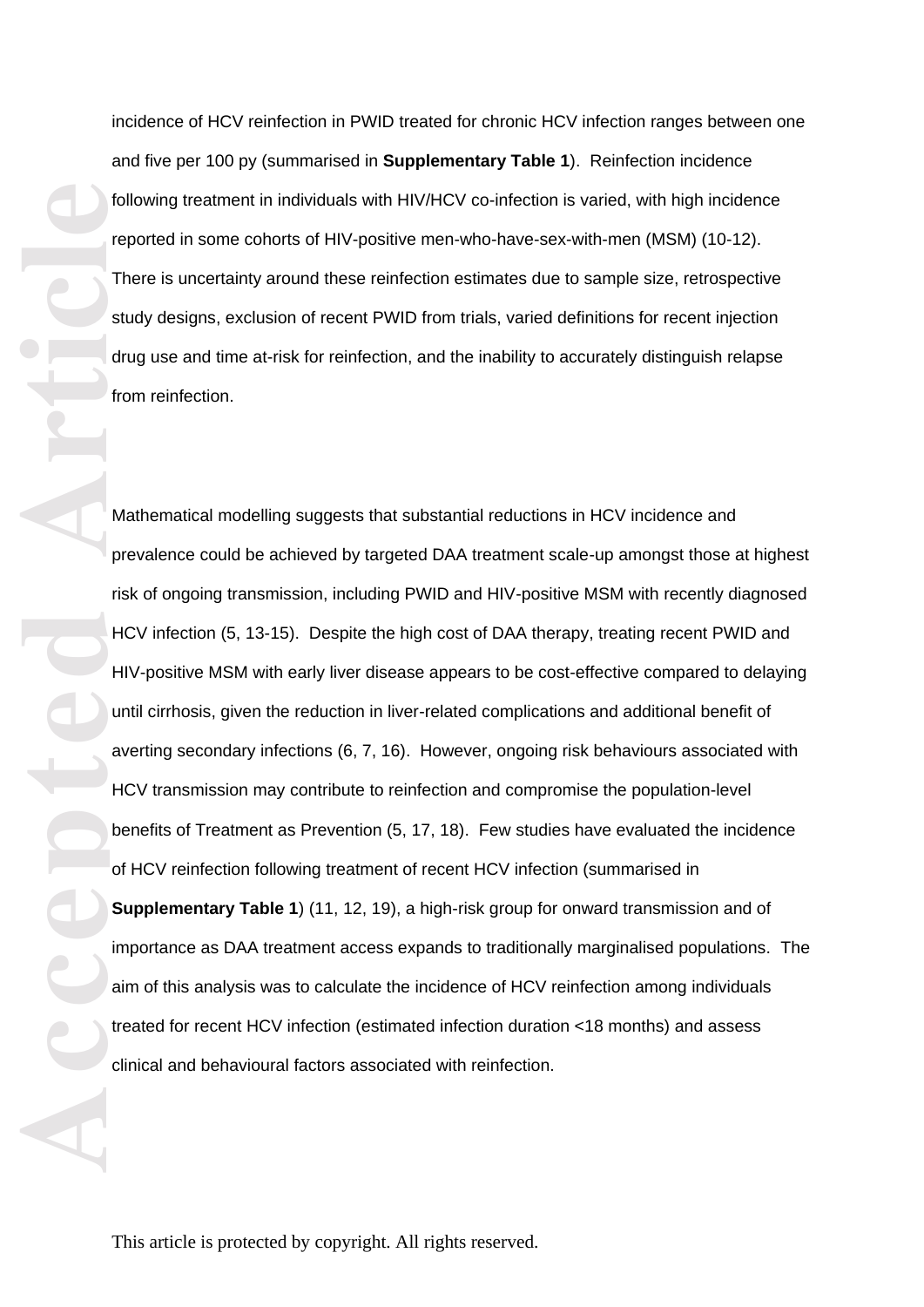### *Methods*

#### *Study participants*

Individuals with recent HCV infection (infection duration <18 months) who received treatment in four prospective open-label studies (ATAHC I, ATAHC II, DARE-C I and DARE-C II) between 2004 and 2015 in Australia and New Zealand were assessed for HCV reinfection (20 -22) (**Figure 1**). The primary endpoints of these studies (20 -22) and an analysis of HCV superinfection and reinfection in treated and untreated participants in ATAHC I (19) have been presented or published previously.

Recent primary HCV infection was defined as initial detection of serum anti -HCV antibody and/or HCV RNA within six months of enrolment and either (i) documented recent HCV seroconversion (anti-HCV antibody negative result in the 18 [DARE-C II] or 24 [ATAHC, ATAHC II, DARE -C I] months prior to enrolment) or (ii) acute clinical hepatitis (jaundice or alanine aminotransferase [ALT] greater than 10 times the upper limit of normal [ULN]) within the previous 12 months with the exclusion of other causes of acute hepatitis, with estimated duration of HCV infection less than 12 [DARE-C II] or 18 [ATAHC, ATAHC II, DARE-C I] months at screening.

### *HCV RNA testing and sequencing*

Accepted Manufacture Sales Article<br>
Article<br>
Article<br>
Article<br>
Article<br>
Article<br>
Article<br>
Article<br>
Article<br>
Article<br>
Article<br>
Article<br>
Article<br>
Article<br>
Article<br>
Article<br>
Article<br>
Article<br>
Article<br>
Article<br>
Article<br>
Articl The presence of HCV RNA was assessed at all scheduled study visits (see *Supplementary Material*). In ATAHC I, HCV RNA was assessed using a qualitative HCV RNA assay (Versant transcription -mediated amplification [TMA]; Bayer, Australia; LLoD 10 IU/ml) and if positive, a quantitative HCV RNA assay (Versant HCV RNA 3.0; Bayer, Australia; LLoD 615 IU/ml). In ATAHC II, DARE-C I and DARE-C II, HCV RNA was assessed using a quantitative HCV RNA assay (COBAS Taqman 2.0; Roche Diagnostics, USA; LLoD 15 IU/mL). Population-based HCV RNA sequencing was performed on the first available pretreatment quantifiable HCV RNA sample and the first available quantifiable HCV RNA sample following HCV RNA recurrence using an in -house assay with methods described previously (23, 24). See *Supplementary Material* for more details.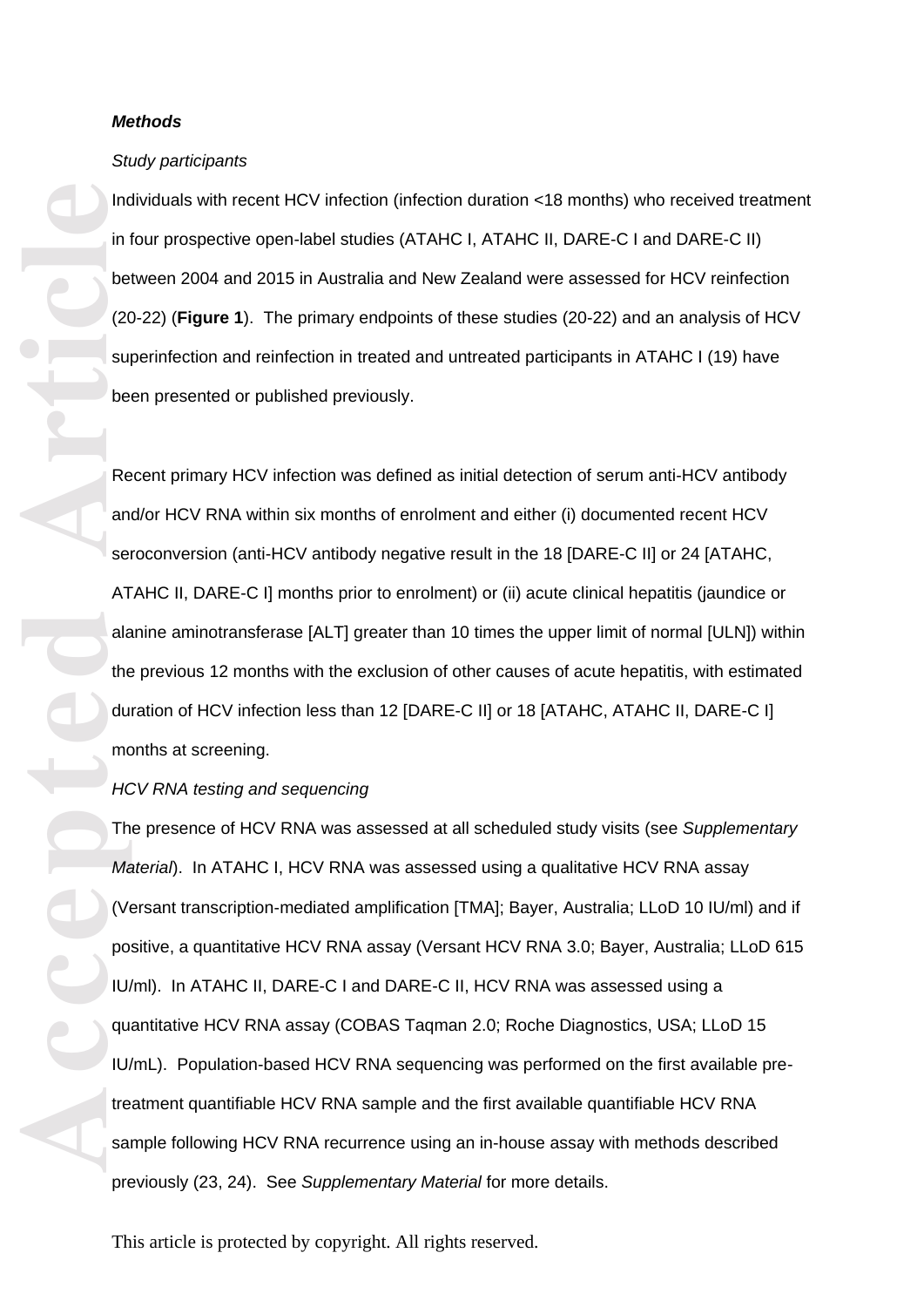**Accepted Article**<br> **Article**<br> **Article**<br> **Article**<br> **Article**<br> **Article**<br> **Article**<br> **Article**<br> **Article**<br> **Article**<br> **Article**<br> **Article**<br> **Article**<br> **Article**<br> **Article**<br> **Article**<br> **Article**<br> **Article**<br> **Article**<br> **A** An end -of -treatment response (ETR) was defined as HCV RNA below the lower limit of detection, target not detected (LLo D , TND). HCV RNA recurrence was defined as quantifiable HCV RNA following ETR. Post -treatment relapse was defined as the presence of quantifiable HCV RNA after an ETR, confirmed as homologous virus on sequencing of Core -E2 and/or NS5B regions as described (23, 24). Confirmed reinfection was defined by the presence of quantifiable HCV RNA after an ETR with detection of an HCV strain that was distinct from the primary infecting strain (heterologous virus on sequencing). Possible reinfection was defined by the presence of quantifiable HCV RNA after an ETR without sequence data, but occurring after post treatment week 24 and with documentation of HCV RNA TND at post treatment week 12 or 24 to exclude post -treatment relapse . Persistent reinfection was defined by the presence of quantifiable HCV RNA in a repeated sample taken at least 12 weeks after HCV RNA recurrence.<br>The time at risk for reinfection was calculated from the date of end of treatment in individuals

with an ETR to date of reinfection or last undetectable HCV RNA. The estimated date of reinfection was calculated as the midpoint between the dates of the last undetectable HCV RNA test and the first quantifiable HCV RNA test during follow -up. The primary study outcome was HCV reinfection incidence.

### *Study oversight*

All study participants provided written informed consent before study procedures. The study protocols were approved by St Vincent's Hospital, Sydney Human Research Ethics Committee (primary study committee), as well as local ethics committees at all study sites. The studies were conducted according to the Declaration of Helsinki and International Conference on Harmonization Good Clinical Practice (ICH/GCP) guidelines. The studies were registered with clinicaltrials.gov registry (ATAHC I: NCT00192569; ATAHC II: NCT01336010; DARE -C I: NCT01743521; DARE -C II: NCT02156570).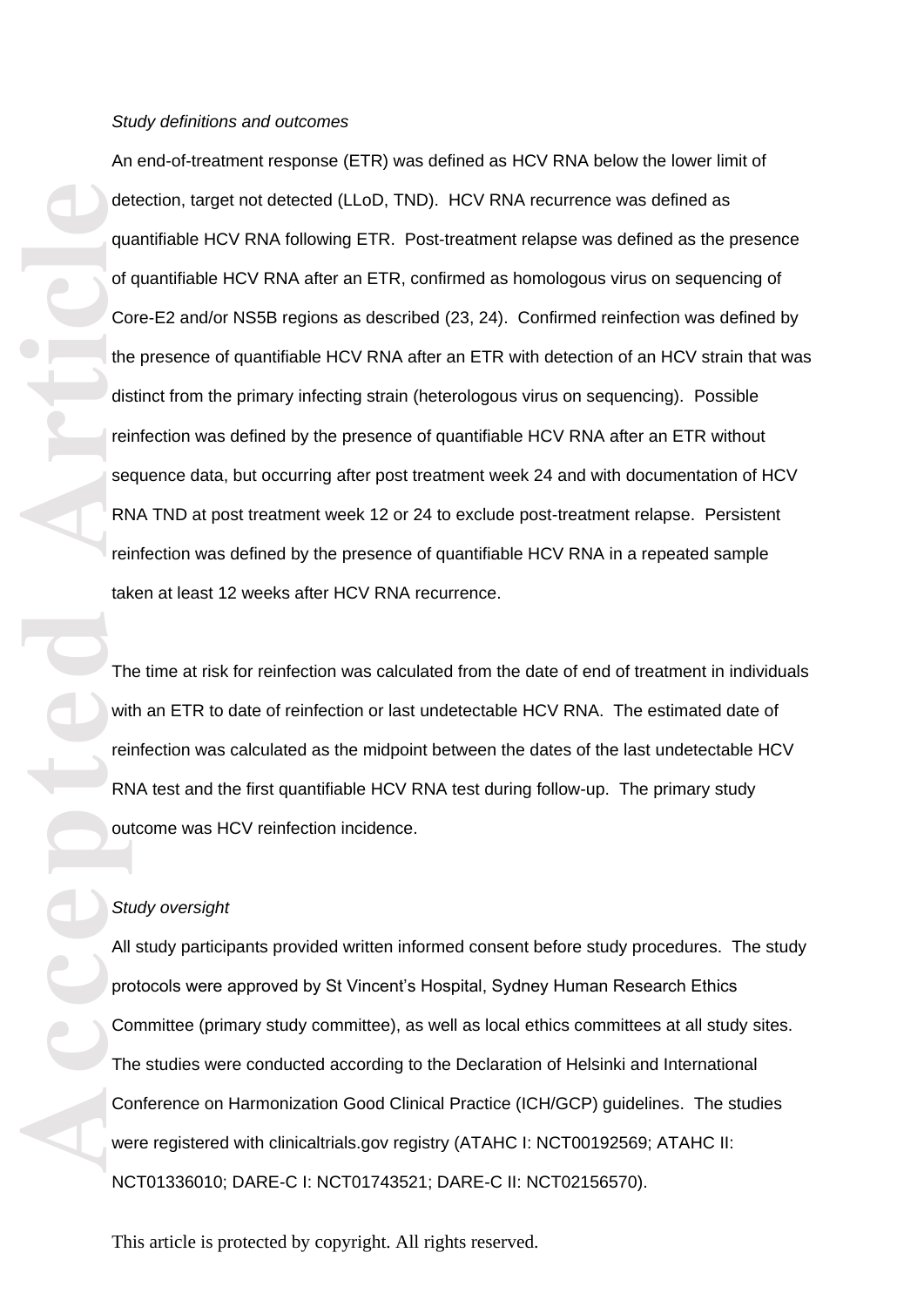In the cohort at -risk for reinfection (ETR without post -treatment relapse), categorical parameters were summarised as number and proportion and continuous variables were summarised by either mean and standard deviation (SD) or median and interquartile range (IQR), as appropriate. Reinfection incidence was calculated using person -time of observation . Confidence intervals (CI) for rates were calculated using Poisson distribution.

**Pa**<br> **Accepted**<br> **Article**<br> **Article**<br> **Article**<br> **Article**<br> **Article**<br> **Article**<br> **Article** Exact Poisson regression analysis was used to assess factors associated with HCV reinfection, with time at risk (years) as the exposure variable. In unadjusted analyses, potential predictors were determined *a priori* and include d sex, age at study enrolment, income, education level, social functioning score at enrolment (median), mode of HCV acquisition (injection drug use, sexual, other), HIV infection, injection drug use (ever, previous 6 months at enrolment, previous 30 days at enrolment), and injection drug use at end of and/or post -treatment. Social functioning was calculated using a validated scale from the Opiate Treatment Index (25) and addresse d employment, residential stability, interpersonal conflict and social support (higher score reflects poorer social functioning, range score 0 -48). All variables with p<0.2 in univariate analysis were considered in multivariate regression models using a backwards stepwise approach. Statistically significant differences were assessed at p<0.05; p -values were two -sided. Additional models assessed factors associated with reinfection among lifetime PWID (participants who reported injection drug use at least once) and HIV -positive MSM. See *Supplementary Material* for more details.

Analysis was performed using STATA version 14.0 (StataCorp, College Station, TX).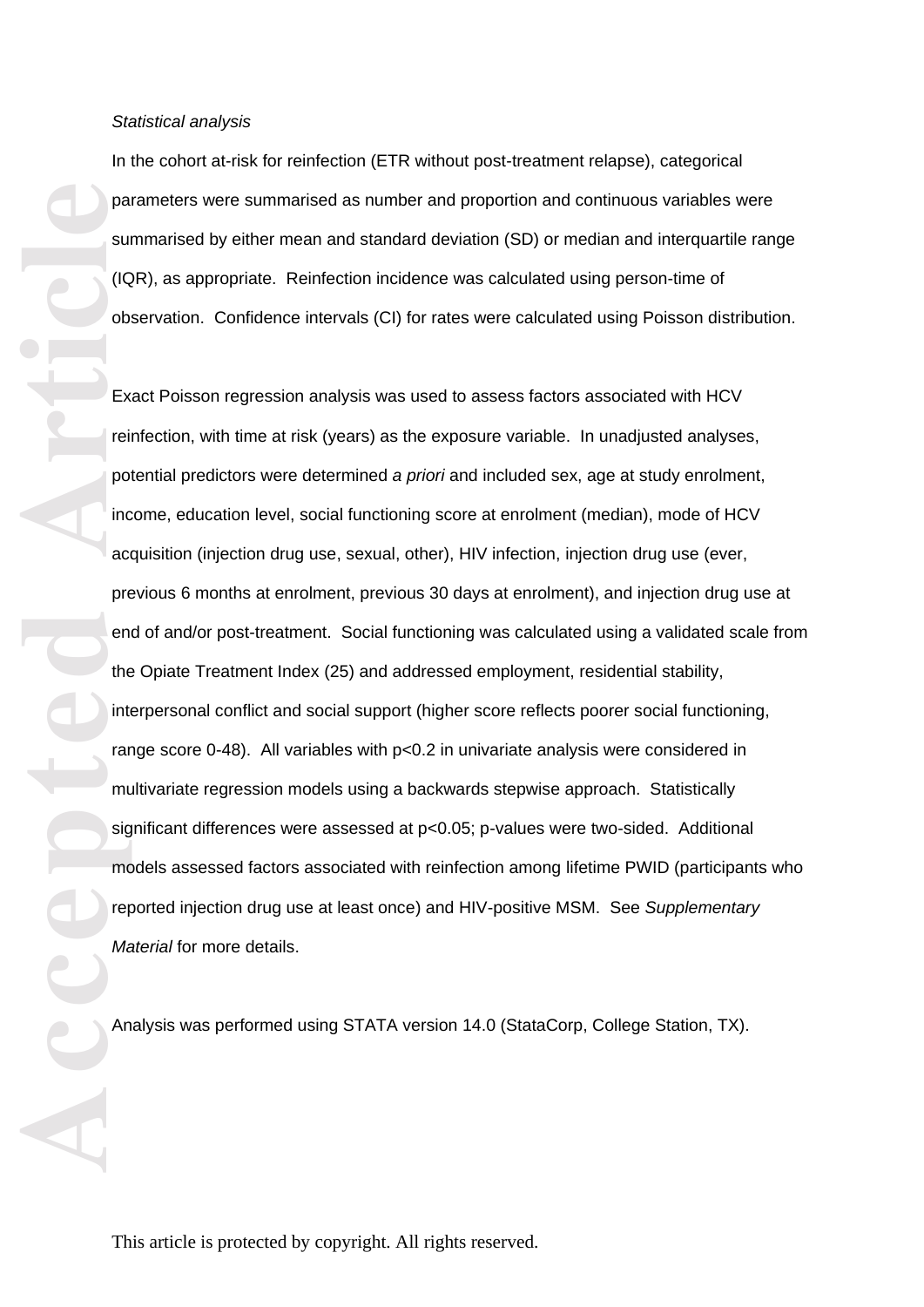### *Results*

#### *Participant disposition*

Between 2004 and 2015, 278 participants with recent HCV infection were enrolled in Australia and New Zealand with 196 participants included in the intention -to -treat population; 82 participants were enrolled into the untreated arms of ATAHC I and II (**Figure 1** ). An end of treatment response (ETR) was documented in 77% (n=151 ). Six participants (4%) were lost to follow up (LTFU) after ETR. Viral recurrence following ETR was seen in 35 (23%), confirmed by sequencing as relapse in 25 (17%) and reinfection in 10 (6% ). Participants with relapse and LTFU after ETR were excluded from subsequent analysis.

Be Au 82<br>
of los co with The age all an pa me sit les 38<br>
of los co with The age all an pa me sit les 38<br>
of so with The age all an pa me sit les 23<br>
of los co with The age all an pa me sit les 23<br>
of los co with The age a The enrolment characteristics of the cohort at-risk for reinfection (n=120; male 83%; median age 36 years, IQR 29-46) are shown in Table 1. HIV co-infection was documented in 53%; all of whom identified as MSM. Injection drug use ever prior to enrolment, within six months and within 30 days of enrolment was reported by 69% , 49% and 43%, respectively. Of those participants who reported injection drug use within 30 days of enrolment (n=5 2), the drugs most commonly injected were amphetamines (61%) and heroin or other opiates (29%) (**Supplementary Table 2**). Injection drug use at end of or post treatment was reported by 38% (n=45). Among those reporting injection drug use during follow -up, 71% (n=32) reported predominantly injecting amphetamines and 22% (n=10) reported use of unsterile needles and/or syringes. Different drug use behaviours were observed among participants with HIV/HCV co-infection as compared with HCV mono-infection; while participants with HIV/HCV co-infection were less likely to have ever injected drugs (61% vs 80%; p=0.021), those who did were older at commencement of injection drug use (30 years [IQR 25, 41] vs 23 years [IQR 18, 30]; p<0.001 ) (**Supplementary Table 3**).

Total follow -up time post treatment was 141 person -years (py; median 1.22 py, range 0.19, 2.53). Total follow-up time at-risk for reinfection (censured at estimated date of reinfection) was 135 py (median 1.08 years, range 0.17, 2.53).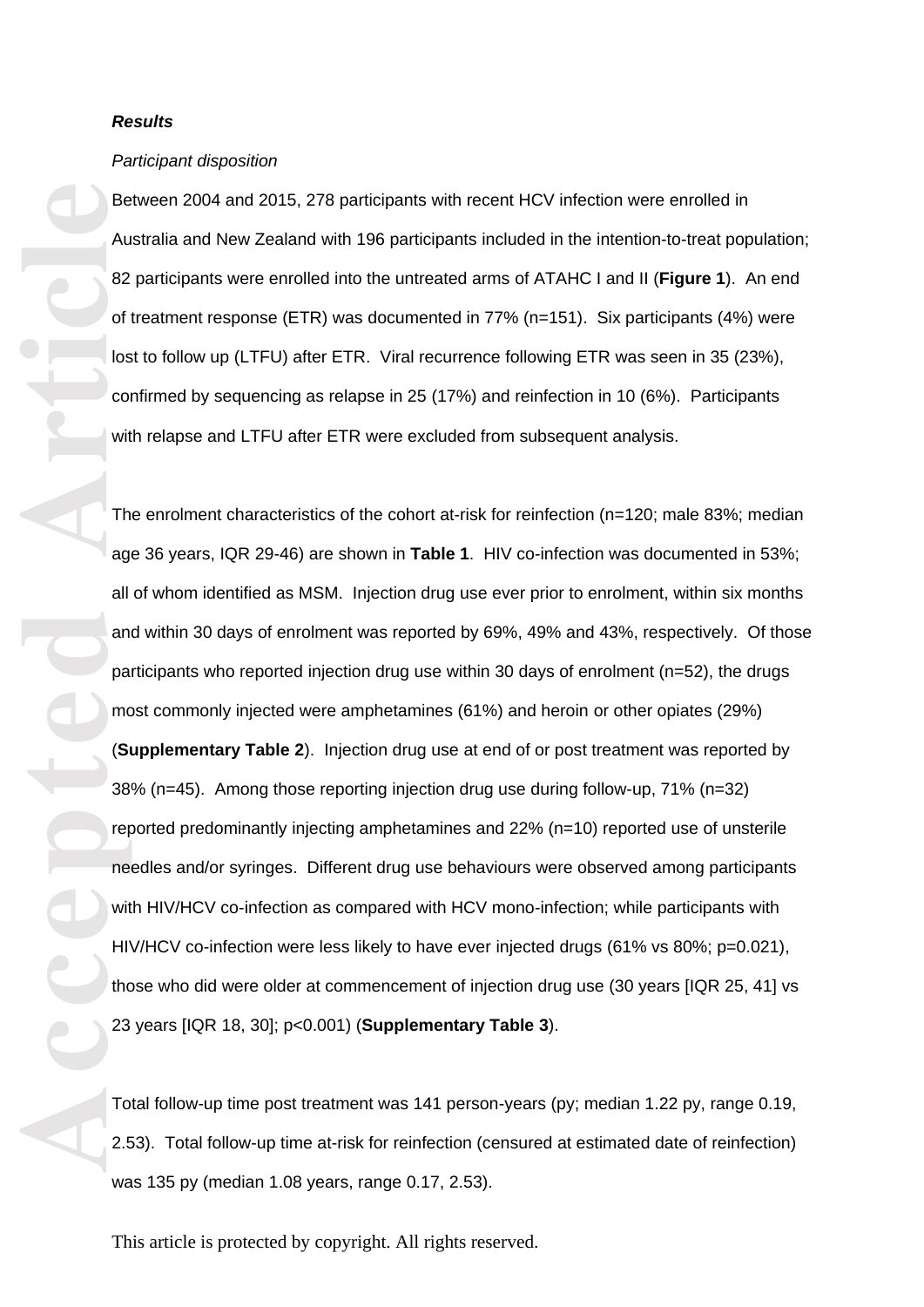#### *HCV reinfection among participants treated for recent HCV infection*

Ten cases of HCV reinfection were identified (eight confirmed , two possible), with persistent reinfection in five and spontaneous clearance in three cases (**Figure 2**). Reinfection outcome was indeterminate in two cases due to lack of on -study follow -up testing. Of the ten participants (seven HIV-positive MSM) with reinfection, eight reported injection drug use during follow up; one HIV -positive MSM who reported never injecting drugs prior to study enrolment subsequently injected anabolic steroids during follow -up. The remaining two cases occurred in HIV -positive MSM who denied ever injecting drugs. Detailed demographic and clinical characteristics of the ten participants with reinfection are displayed in **Table 2.** 

**Accepted Article**<br> **Article**<br> **Article**<br> **Article**<br> **Article**<br> **Article**<br> **Article**<br> **Article**<br> **Article**<br> **Article**<br> **Article**<br> **Article**<br> **Article**<br> **Article**<br> **Article**<br> **Article**<br> **Article**<br> **Article**<br> **Article**<br> **A** Among eight cases of confirmed reinfection, median estimated time to HCV reinfection was 35 weeks (range 9 - 81 weeks ) from end of treatment. The shortest time to reinfection was noted in an HIV -positive MSM following short duration interferon -free DAA therapy who reported high -risk drug and sexual behaviour. Despite confirmation of sustained virological response at week 4 post treatment (SVR4, HCV RNA TND), HCV RNA was quantifiable at post treatment week 12 with an HCV genotype switch from 3a (screening) to 1a (post treatment week 12) in association with an acute clinical illness and transaminitis (ALT 910 U/L). Amongst participants with confirmed reinfection, median ALT at end of treatment and following diagnosis of reinfection were 25 U/L (range 15 – 83 U/L) and 192 U/L (range 15 – 1135 U/L), respectively.

Low level quantifiable HCV RNA was detected in the two cases of possible reinfection and as such, reinfection could not be confirmed by sequencing. Estimated time to possible reinfection was 31 and 64 weeks from end of treatment, respectively. In the first case, quantifiable HCV RNA  $(3.87 \log_{10} IU/mL)$  was detected at a single time point at post treatment week 36 (TND at post treatment week 24 ) and was repeatedly negative between post treatment weeks 48 and 120. In the second case, quantifiable HCV RNA  $(2.18 \log_{10}$ IU/mL) was detected at post treatment week 72 (TND at post treatment week 4 8) and was repeatedly negative subsequent to this.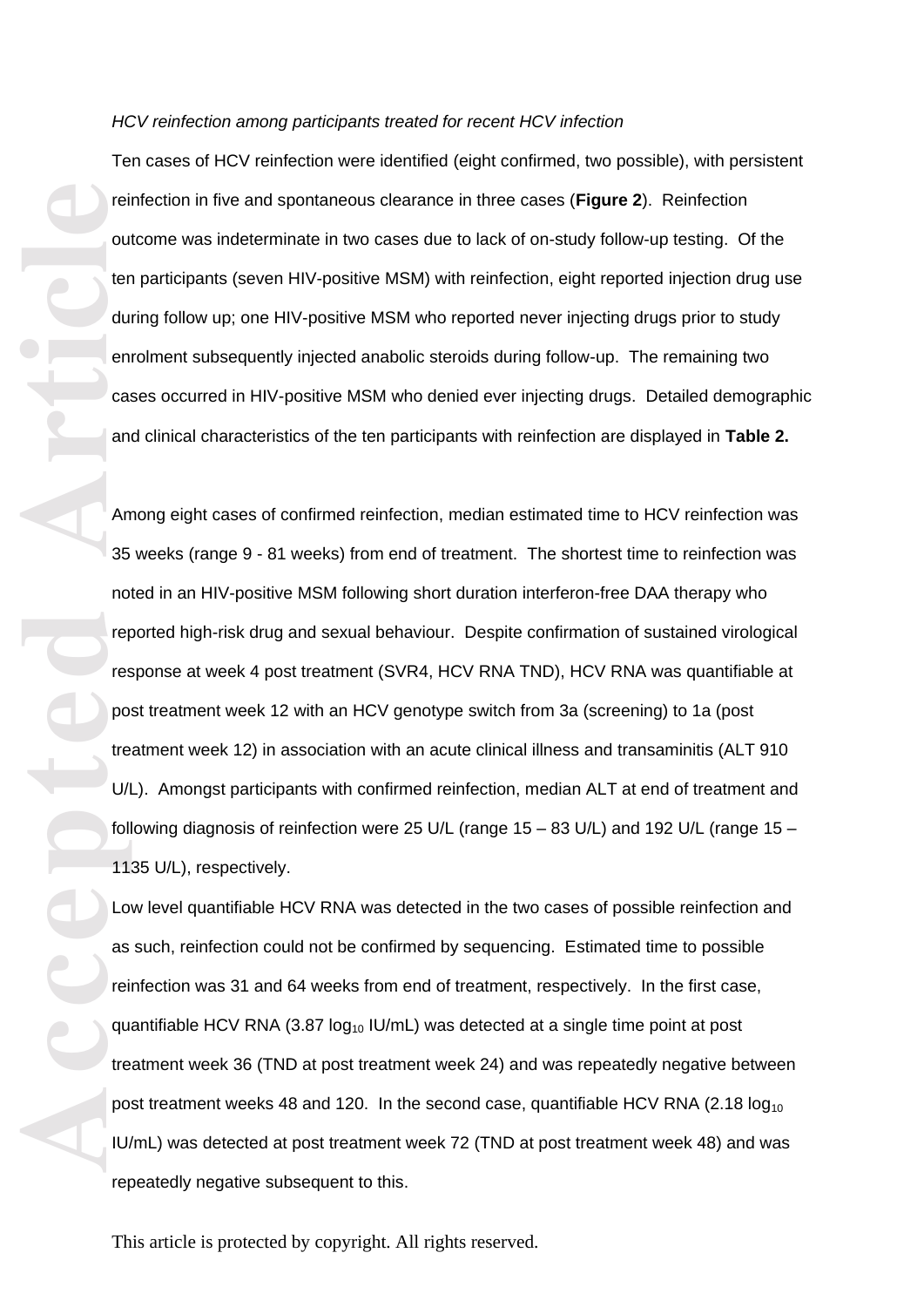Accepted **Article**<br>
Accepted Article<br>
Accepted Article<br>
Accepted Article<br>
Article<br>
Accepted<br>
Article<br>
Accepted<br>
Article<br>
Accepted<br>
Article<br>
Accepted<br>
Article<br>
Article<br>
Article<br>
Article<br>
Article<br>
Article<br>
Article<br>
Article<br> Among all participants at-risk for reinfection, reinfection incidence was 7.4 per 100 py (95% CI 4.0, 13. 8 ) (**Table 3** and **Supplementary Table 4**), for a projected cumulative reinfection incidence of 7.2% at one year and 14.5% at two years from end of treatment (**Supplementary Figure 1**). The incidence of HCV reinfection was 4.5 per 100 py (95% CI 1.4, 13. 9) amongst those with HCV mono -infection, compared to 10.3 per 100 py (95% CI 4.9, 21.7) in those with HIV/HCV co -infection (p=0.232 ). The incidence of HCV reinfection was 8.5 per 100 py (95% CI 4.2, 16.9) in those who had ever injected drugs, compared to 4.9 per 100 py (95% CI 1.2, 1 9.8) in those who had never injected drugs (p=0.532) . HCV reinfection incidence was significantly higher amongst participants who reported injection drug use at end of and/or post treatment (15.5 per 100 py, 95% CI 7. 8, 31. 1) as compared with those who did not inject drugs during follow up (2. 6 per 100 py, 95% CI 0.6, 10.3) (p=0.02 3 ) .

### *Risk factors for HCV reinfection following treatment for recent infection*

Factors associated with HCV reinfection were assessed using exact Poisson regression analysis (**Table 4** ). In adjusted analysis, factors independently associated with reinfection included older age (aIRR 5.42, 95% CI 1.06, 52.93, p=0.040) and injection drug use at end of and/or post -treatment (aIRR 7.86, 95%CI 1.54, 76.79, p=0.008) (**Table 4**). Factors associated with reinfection were unchanged when the analysis was limited to those with confirmed reinfection (**Supplementary Table 5**).

Factors associated with HCV reinfection were also assessed amongst lifetime PWID (n=84; 46% HIV-positive MSM) and HIV-positive MSM (n=64). Among lifetime PWID, 54% reported injection drug use at end of and/or post -treatment. Median age at first injection drug use was 25 years (IQR 20-34), significantly older among those with reinfection (35 years [IQR 30 -46 ] vs 25 years [IQR 20 -32 ]; p=0.013). Median duration of injection drug use at enrolment was 5.5 years (IQR 2.2, 11.0 ), with shorter duration and more recent onset of injecti on drug use among those with reinfection (2.8 years [IQR 0.5, 5.2 ] vs 6.2 years [IQR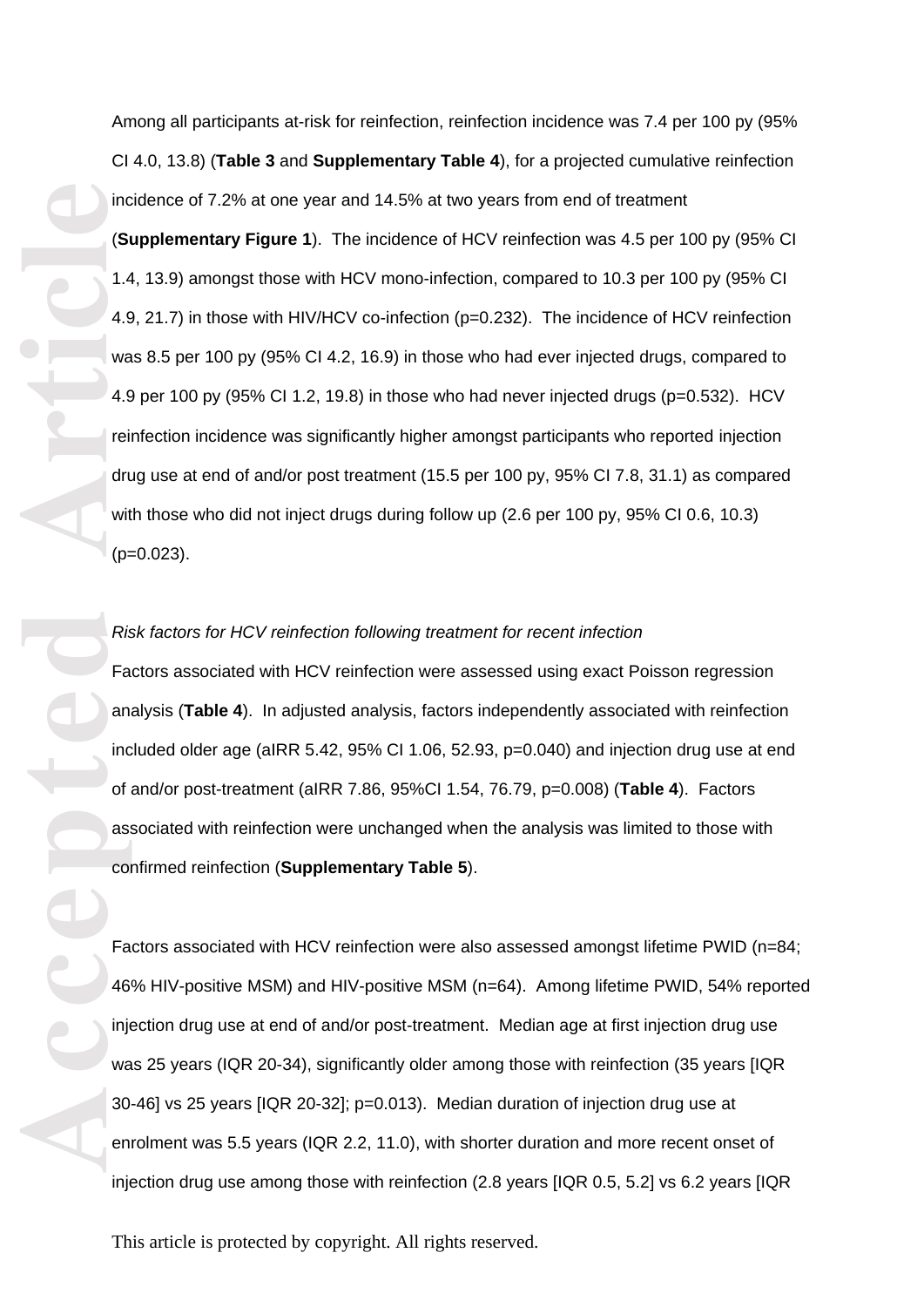2.6, 12.5 ]; p=0.046 ). In unadjusted analysis, HCV reinfection in PWID was associated with methamphetamine injecting during follow up (p=0.010) and use of unsterile needles and/or syringes during follow up (p=0.002). On multivariate analysis, reinfection was associated with older age (aIRR 23.26, 95% CI 2.49, 319.35, p=0.003 ), shorter duration of injection drug use (duration >5.5 years: aIRR 0.05, 95% CI 0.00, 0.59; p=0.010 ) and use of unsterile needles and/or syringes during follow up (aIRR 43.27, 95%CI 5.52, 368.14, p<0.001) (**Supplementary Table 6**). Among HIV-positive MSM, injection drug use at end of and/or post -treatment was reported by 23% (ever injection drug use 61%); this was the only factor associated with HCV reinfection in this sub -group (aIRR 8.19, 95%CI 1.34, 85.99, p=0.019; adjusted for age) (**Supplementary Table 7**).

### *Discussion*

**Article**<br> **Article**<br> **Article**<br> **Article**<br> **Article**<br> **Article**<br> **Article**<br> **Article**<br> **Article**<br> **Article**<br> **Article**<br> **Article**<br> **Article**<br> **Article**<br> **Article**<br> **Article**<br> **Article**<br> **Article**<br> **Article**<br> **Article**<br> **A** This analysis assessed HCV reinfection incidence amongst individual s treated for recent HCV infection (duration of infection <18 months) who achieved an end -of -treatment response . High levels of risk behaviour associated with HCV transmission were reported, including 38% reporting injection drug use at end of and/or post treatment, predominantly methamphetamine. Ten cases of reinfection were identified for an overall reinfection incidence of 7.4 per 100 py. All cases occurred in men, the majority of whom were HIV positive MSM (n=7) and reported injection drug use at end of and/or post treatment (n=8).<br>Two cases occurred in HIV-positive MSM who denied ever injecting drugs.

The incidence of reinfection following treatment for recent HCV infection reported in this analysis is consistent with previous studies amongst HIV -positive MSM and PWID (reinfection incidence: 9.6 – 15.2 per 100 py) (10 -12), and expands upon the previous analysis limited to the predominantly HCV mono -infected ATAHC I cohort (19). The higher incidence of HCV reinfection in this and other acute cohorts contrasts with the majority of published studies in individuals treated for chronic HCV infection (summarised in Supplementary Table 1). In a recent meta-analysis, Simmons et al (26) examined the risk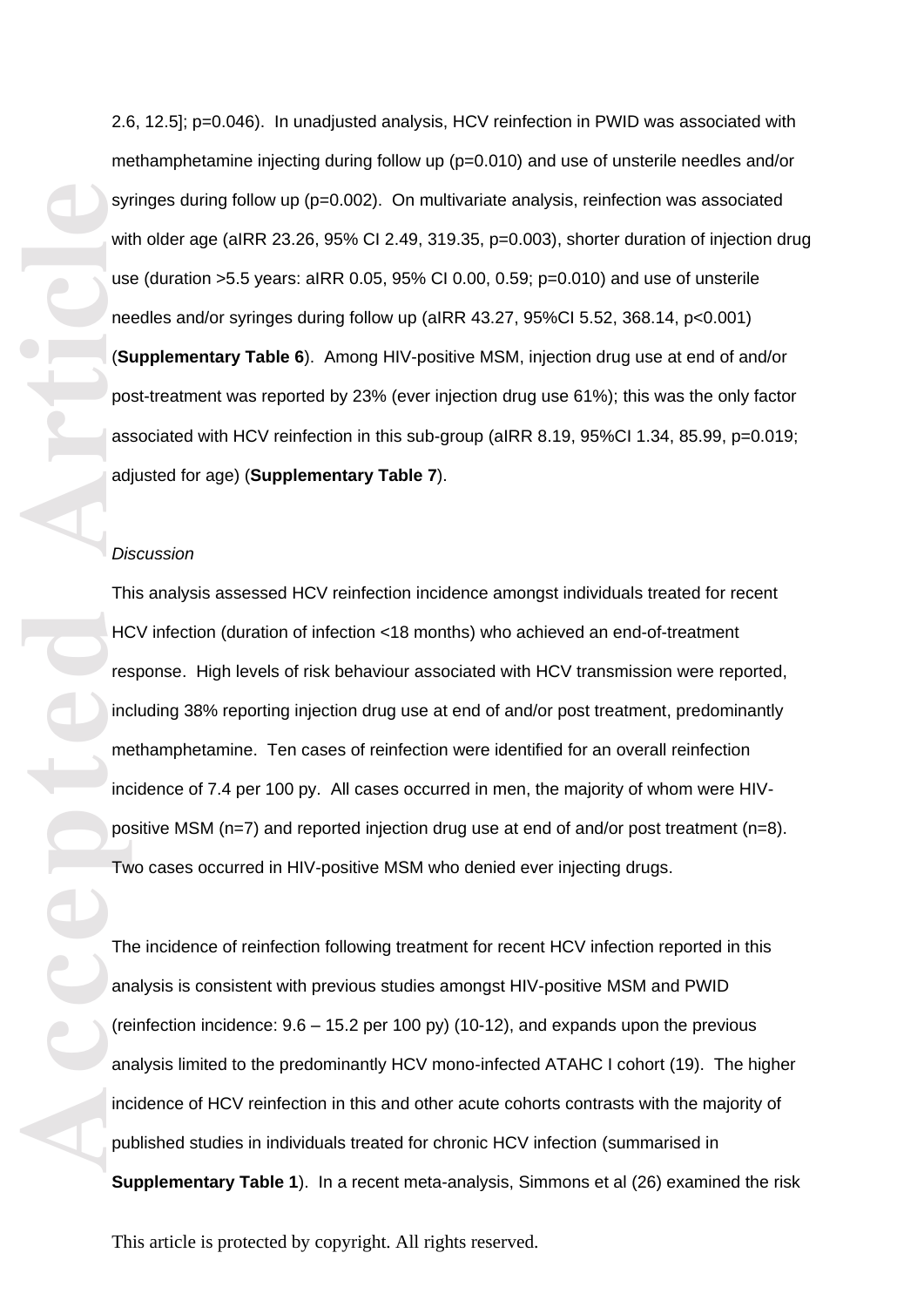of HCV recurrence following interferon -based treatment -induced SVR in three different populations, defined by their perceived risk of reinfection – HCV mono -infected "low risk" (no recognised risk factors for reinfection), HCV mono -infected "high risk" (former or recent injection drug use, incarceration, MSM) and HIV/HCV co -infection. Reinfection incidence was 0.0 per 100 py (95% 0.0, 0.0) in those deemed "low risk", 1.9 per 100 py (95% CI 1.1, 2.8) in those deemed "high risk" and 3.2 per 100 py (95% CI 0.0, 12.3) in those with HIV/HCV co -infection. However, the proportion of "high risk" or HIV/HCV co -infected individuals continuing to engage in behaviours which facilitated HCV transmission and placed them at risk of reinfection was unclear.

The contract of the contract of the contract of the contract of the contract of the contract of the contract of the contract of the contract of the contract of the contract of the contract of the contract of the contract o When assessing suitability for HCV therapy, certain populations, including PWID and people with HIV/HCV co -infection, have been considered "high -risk", primarily based on the apparent potential for reinfection (26). However, these populations are heterogeneous with different levels of risk attributable to specific subgroups. Sub -populations of PWID include those who report injecting an illicit drug at least once (lifetime PWID), those who have ceased injecting drug use (former PWID) and those who continue to inject drugs (recent PWID, with definitions of "recent" varying between one to 12 months) (27). Understanding the definitions for different PWID populations is crucial to accurately define reinfection risk following therapy. Similarly, not all people with HIV/HCV co -infection demonstrate contemporary behaviours placing them at risk of reinfection. While the internationally observed increase in HCV incidence in HIV -positive MSM has been associated with sexual risk behaviour and recreational drug use (10), as with primary HCV infection (28, 29), HIV positive MSM who inject drugs are at significantly higher risk of HCV reinfection than HIV positive MSM who do not inject drugs. As exemplified in this cohort, populations at high risk of reinfection, such as PWID and HIV -positive MSM, are not mutually exclusive. While often discussed as separate cohorts, it is important to remember that there is significant overlap.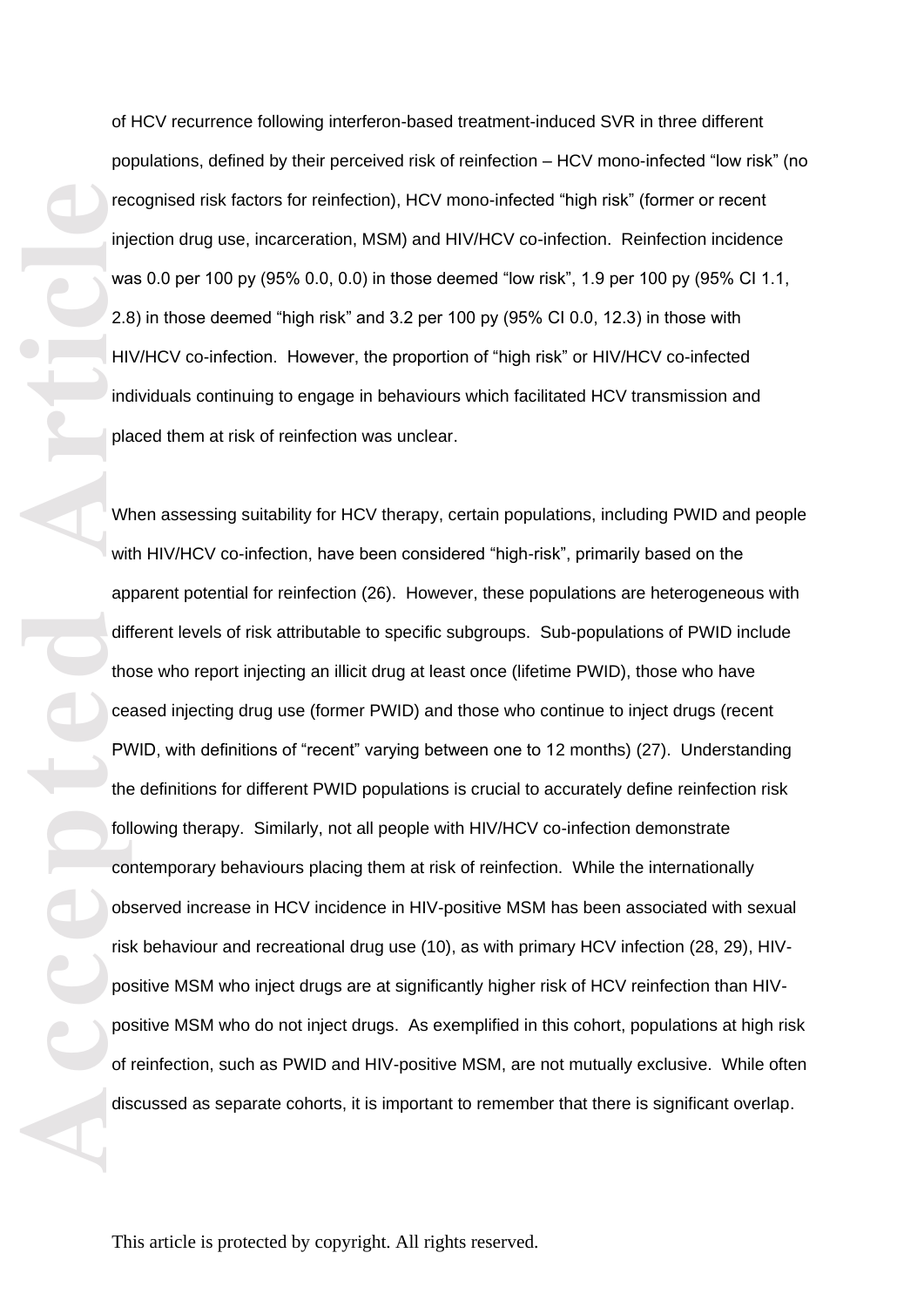The risk of HCV reinfection following treatment is significantly higher in those who report ongoing behaviour facilitating HCV transmission, with reinfection incidence ranging between 0.0 – 33.0 per 100 py in PWID treated for chronic HCV infection who reported ongoing injection drug use (19, 30 -36). Similarly, in this cohort, HCV reinfection incidence was significantly higher amongst participants who reported injection drug use during follow up as compared with those who did not. However, reinfection was not associated with injection drug use prior to or at commencement of therapy. Particularly in the setting of interferon based therapy, there may have been considerable selection bias in those PWID deemed suitable, or willing, for treatment. While injecting risk behaviour among PWID appeared to decline during and after interferon -based treatment (37), it is possible that expanded HCV treatment access and DAA therapeutic optimism may be associated with increased risk behaviour, as seen among MSM following the introduction of HIV combination antiretroviral therapy (38).

0.0<br>
Article<br>
Article<br>
Article<br>
Article<br>
Article<br>
Article<br>
Article<br>
Article<br>
Article<br>
Article<br>
Article<br>
Article<br>
Article<br>
Article<br>
Article<br>
Article<br>
Article<br>
Article<br>
Article<br>
Article<br>
Article<br>
Article<br>
Article<br>
Article<br>
A Reinfection was associated with injection drug use following treatment and older age, the latter app earing to be related to older age and shorter time since injecting onset among PWID with reinfection. Recent onset of injection drug use has been associated with HCV acquisition, though typically among young PWID (39 -45) . The increased risk of reinfection seen with injection drug use post treatment in association with use of unsterile needles and syringes highlights the need for education and broad access to harm reduction and prevention strategies in concert with HCV treatment. For PWID, access to interventions known to prevent HCV infection, including OST and high coverage needle and syringe access programs (42, 46 -49), will be crucial. However, differences in drug use and sexual behaviours among cohorts of HIV -positive MSM as compared with HCV mono -infected populations may necessitate different public health strategies. Much of the literature surrounding HCV acquisition and prevention among PWID focusses on individuals who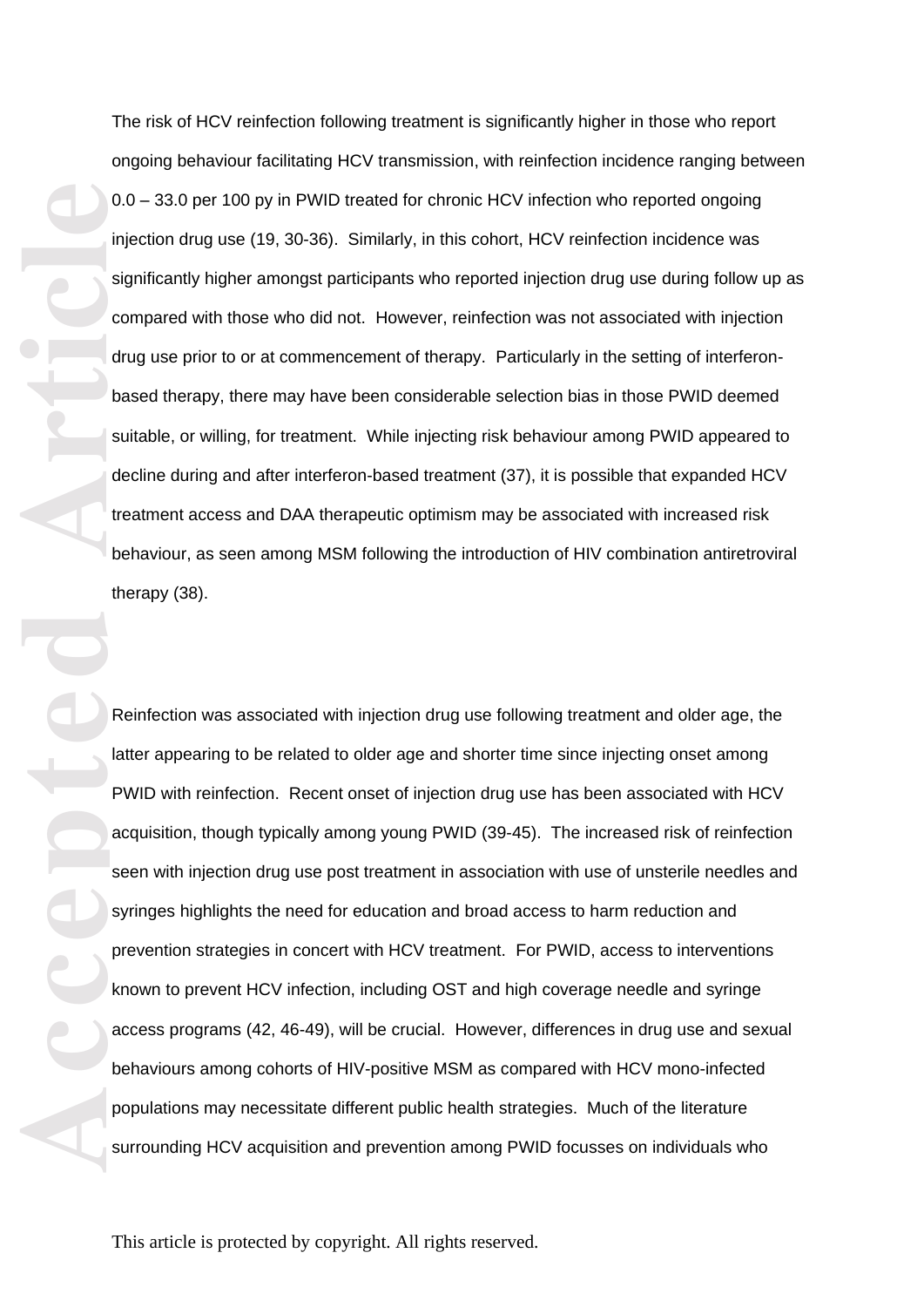inject opiates (42, 46 -49). Older age at injecting onset, increasing use of stimulant drugs (largely amphetamines) and the phenomena of 'chemsex' (illicit drug use before or during sex, by both injecting and non-injecting routes of administration) may necessitate a different approach in MSM (50 -54) . Evidence supporting sexual behavioural interventions for HCV prevention among MSM is lacking. With serosorting of sexual partners by HIV -status and increasing use of pre -exposure prophylaxis to prevent HIV transmission in HIV -negative MSM, there is the potential for increased sexual risk behaviour and transmission of HCV among MSM populations (52, 55, 56). With DAA treatment scale -up among traditionally marginalised or "high-risk" populations, implementation and evaluation of novel prevention strategies should be a priority.

**Accepted Article**<br> **Article**<br> **Article**<br> **Article**<br> **Article**<br> **Article**<br> **Article**<br> **Article**<br> **Article**<br> **Article**<br> **Article**<br> **Article**<br> **Article**<br> **Article**<br> **Article**<br> **Article**<br> **Article**<br> **Article**<br> **Article**<br> **A** This study has a number of strengths, including the prospective design, inclusion of active PWID and HIV/HCV co-infected MSM, robust definition of follow up time at-risk for reinfection and use of viral sequencing to accurately delineate relapse and reinfection. The inclusion of a relatively large at -risk population, and documentation of ten cases of reinfection, provided sufficient power to evaluate associations. The prospective design allowed for serial HCV RNA measurements, improving the accuracy of the date of HCV reinfection estimation. Time at-risk for reinfection was calculated from date of end of treatment, where previous analyses have calculated time at -risk from date of SVR. In the era of DAA therapy, reinfection incidence rates will need to be calculated from end of treatment and sequencing used to accurately determine the aetiology of post -treatment HCV RNA recurrence to avoid misclassification, with reinfection occurring prior to the primary endpoint (SVR12) also seen in DAA registration trials (57, 58). However, the sequencing methodology used in this analysis could be considered suboptimal, given the inherent limitations of population-based (Sanger) sequencing, including poor sensitivity to detect minor variants and inability to detect mixed infection (9). Use of next -generation sequencing (NGS) could provide additional clarity in classification of post -treatment viral recurrence.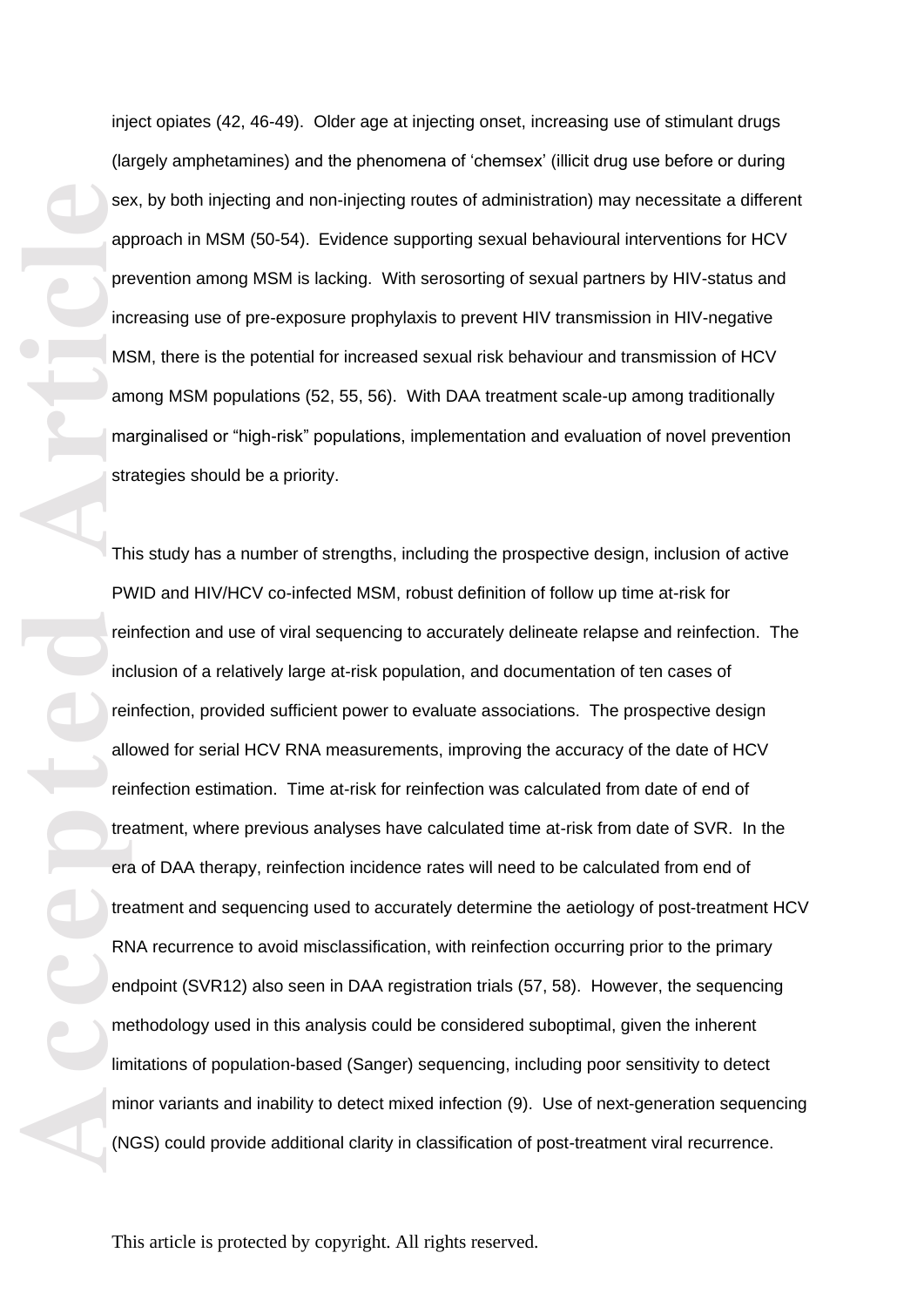Cate<br> **Accepted**<br>
Article<br>
Article<br>
Article<br>
Article<br>
Article<br>
Article<br>
Article<br>
Article<br>
Article<br>
Article<br>
Article<br>
Article<br>
Article<br>
Article<br>
Article<br>
Article<br>
Article<br>
Article<br>
Article<br>
Article<br>
Article<br>
Article<br>
Articl There are other limitations to this study. Firstly, duration of follow up was limited to that stipulated in the original trial protocol, ranging from 48 to 120 weeks post treatment. Two cases of confirmed reinfection were of indeterminate outcome as reinfection occurred at the last study visit. Given the follow up time, it is also possible that some participants were not followed for a sufficient time to allow for spontaneous clearance of reinfection. Additionally, while the cohort at-risk for reinfection was sizeable, the total follow up time post treatment was impacted by short individual follow up time, which could bias reinfection incidence, by creating a "cohort effect" in which those individuals at very high risk are reinfected early, while overall risk reduces over time. Secondly, due to the intervals between HCV RNA tests (12 -24 weeks during follow up), some reinfections with rapid clearance may have been missed and as such, the reported reinfection incidence is an underestimate (59). However, this would not have impacted detection of persistent HCV reinfection. Thirdly, sexual behaviour was not collected, and as such, this could not be included in the model. However, the association between ongoing infecting drug use and reinfection in HIV -positive MSM highlights the overlap in these populations. Lastly, only six percent of the cohort received an interferon -free DAA regimen. Data is being to emerge on reinfection following treatment of chronic HCV infection with DAA therapy. In the C -EDGE COSTAR trial among people receiving OST, six cases of reinfection were identified at or prior to post treatment week 24, with five cases of reinfection detected at post treatment week eight (reinfection incidence 4.6 per 100 py, 95% CI 1.7, 10.0) (57). Urine drug screen was positive both during and following treatment in five of the six cases. The incidence of reinfection following DAA -based treatment needs careful evaluation as access to treatment among populations at -risk of ongoing transmission increases.

The treatment paradigm for individuals with HCV infection is evolving rapidly (2, 3, 58, 60). The potential for broad access to highly effective, well tolerated interferon -free DAA regimens has stimulated discussion around HCV treatment -as -prevention. HCV treatment as -prevention strategies will be enhanced by early diagnosis and increased treatment uptake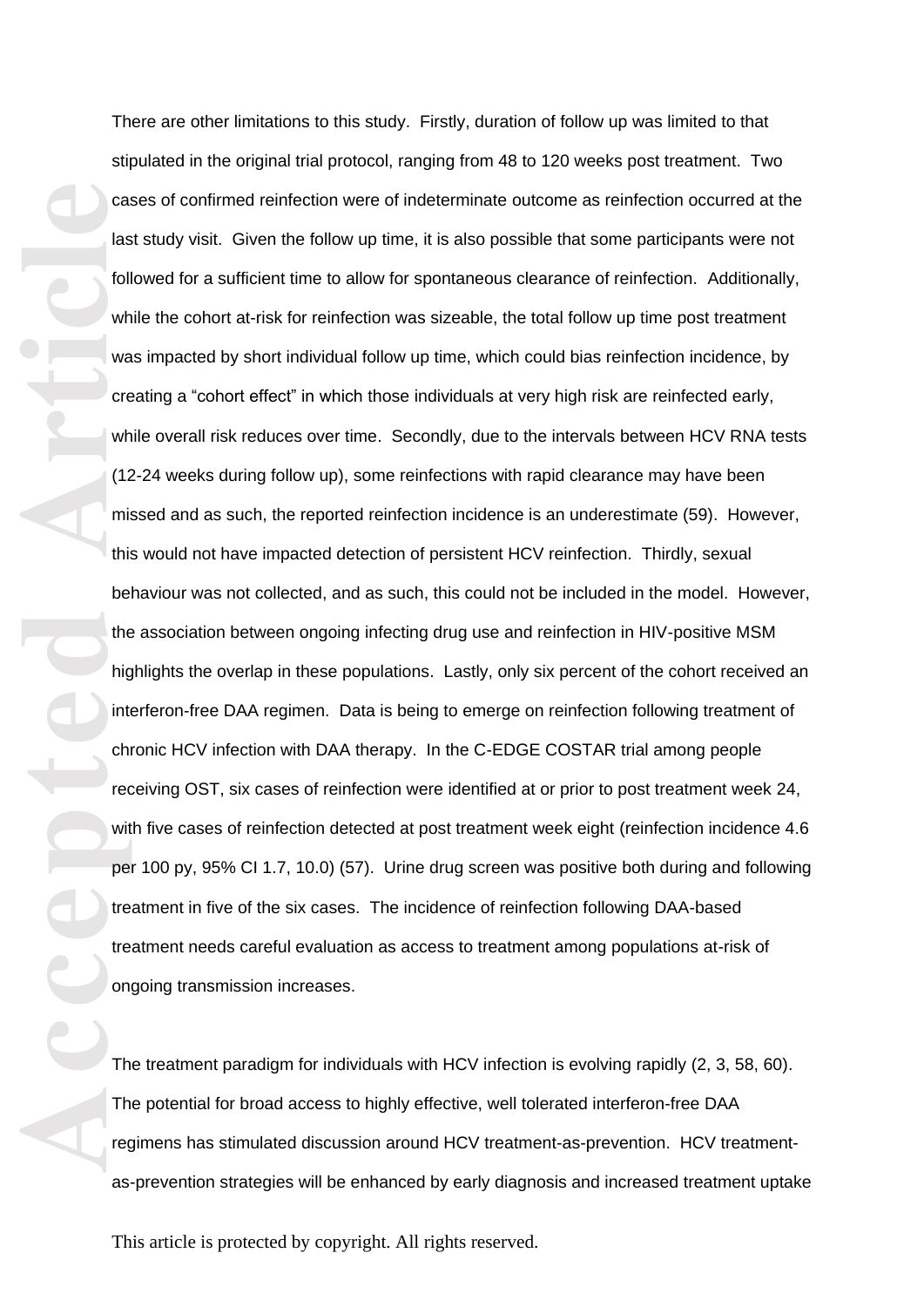in recent HCV infection, in order to reduce transmission amongst at -risk populations (5, 13). The significant risk for HCV reinfection following treatment in individuals with ongoing high risk behaviour emphasises the need for post -treatment surveillance, harm reduction strategies and education (12, 61), but must not be considered an impediment to treatment, if HCV elimination is to be achieved.

Fish the Reader of Article<br>
Article<br>
Article<br>
Article<br>
Article<br>
Article<br>
Article<br>
Sq<br>
Article<br>
Sq<br>
Article<br>
Article<br>
Article<br>
Article<br>
Article<br>
Article<br>
Article<br>
Article<br>
Article<br>
Article<br>
Article<br>
Article<br>
Article<br>
Articl **Disclosure of Interest Statement:** The Kirby Institute is funded by the Australian Government Department of Health and Ageing. The views expressed in this publication do not necessarily represent the position of the Australian Government. The Burnet Institute receives funding from the Victorian Operational Infrastructure Support Program. Research reported in this publication was supported by Gilead Sciences Inc. The content is solely the responsibility of the authors. None of the authors has commercial relationships that might pose a conflict of interest in connection with this manuscript. Jason Grebely and Gail Matthews are supported through NHMRC Career Development Fellowships. Gregory Dore is supported through NHMRC Practitioner Fellowships. Margaret Hellard is supported through an NHMRC Principal Research Fellowship.

MM has received speaker payments from Abbvie.

JG is a consultant/advisor and has received research grants from Abbvie, Bristol -Myers Squibb, Gilead Sciences and Merck.

KP has received unrestricted grant funding grants from Boehringer -Ingelheim Pty Ltd, Bristol -Myers Squibb Australia Pty Ltd, Gilead Sciences Pty Limited, Janssen -Cilag Pty Ltd, Merck Sharp & Dohme (Australia) Pty Ltd, Viiv HealthCare.

EG has participated in the advisory boards and also in speakers' bureau for Gilead Sciences, Janssen and Abbvie.

MH has received funding for investigator initiated research from Gilead, Bristol -Myers Squibb and Abbvie. The Burnet Institute has received un -tied educational grant funding from Gilead Sciences.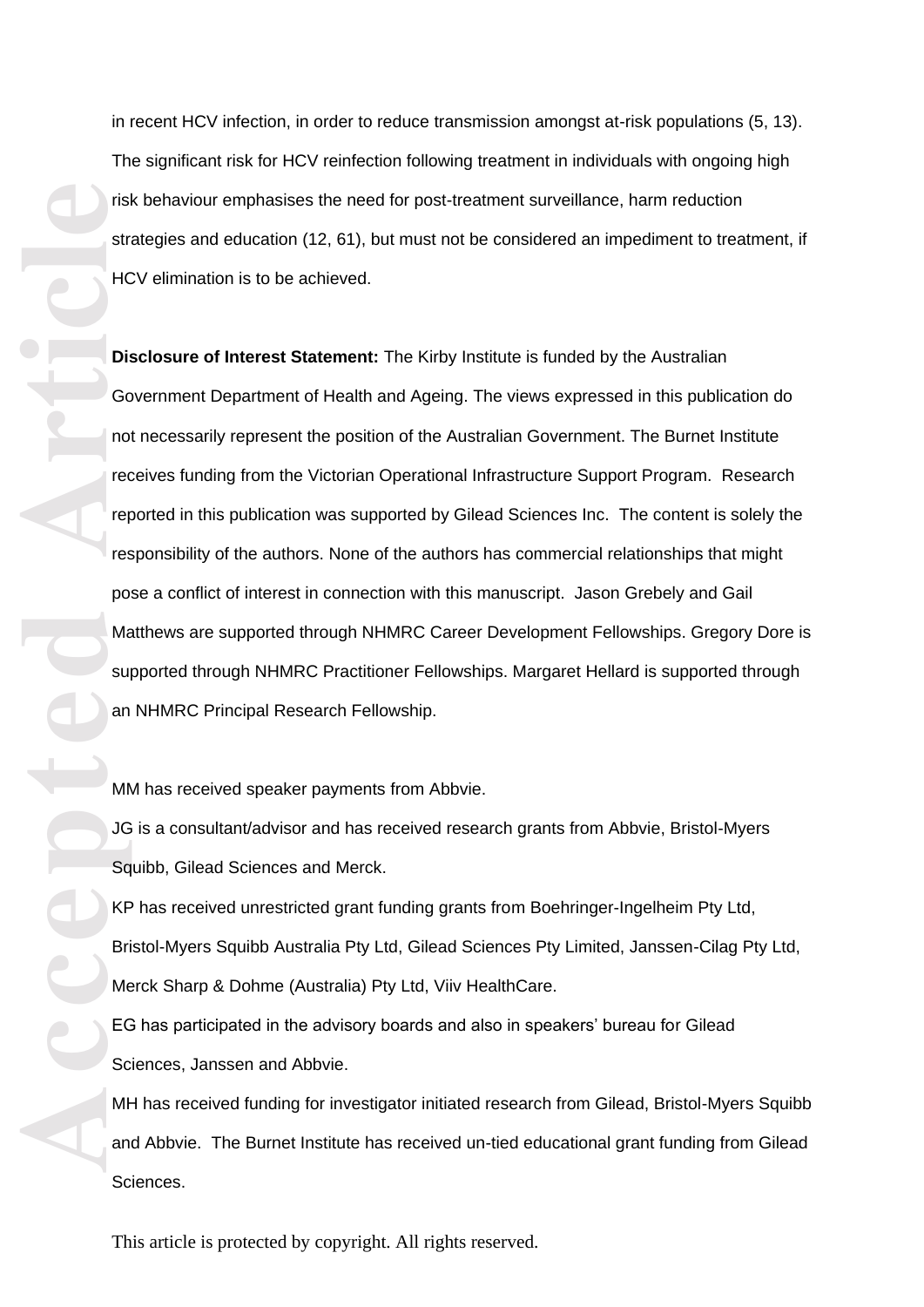DS: No conflict

JS: No conflict

TLA: No conflict

GJD is an advisory board member and has received honoraria from Roche, Merck, Janssen, Gilead, Bristol -Myers Squibb and Abbvie, has received research grant funding from Roche, Merck, Janssen, Gilead, Bristol-Myers Squibb, Vertex, Boeringher Ingelheim and Abbvie, and travel sponsorship from Roche, Merck, Janssen, Gilead, and Bristol -Myers Squibb. GVM has received advisory board payments from Gilead, speaker fees and honoraria from Gilead, Bristol -Myers Squibb and Abbvie and research grant funding from Janssen, Gilead and Abbvie.

**Financial support:** The Kirby Institute is funded by the Australian Government Department of Health and Ageing. The views expressed in this publication do not necessarily represent the position of the Australian Government. The Burnet Institute receives funding from the Victorian Operational Infrastructure Support Program. Research reported in this publication was supported by the National Institute on Drug Abuse of the National Institutes of Health<br>(R01DA015999), Janssen-Cilag Pty Ltd and Gilead Sciences Inc. The content is solely the responsibility of the authors and does not necessarily represent the official views of the National Institutes of Health. Jason Grebely and Gail Matthews are supported through NHMRC Career Development Fellowships. Gregory Dore is supported through NHMRC Practitioner Fellowships. None of the authors has commercial relationships that might pose a conflict of interest in connection with this manuscript.

**Author's contributions:** GVM, GJD, EG, MH, DS, JS KP, TAA, JG and MM were involved in study concept and design. MM, GVM, GJD, EG, MH, DS, and JS were involved in acquisition of data. MM and KP performed the statistical analysis. MM, GVM, GJD and JG were involved in analysis and interpretation of data. MM drafted the manuscript with critical revision of the manuscript for important intellectual content by all authors. GVM and GJD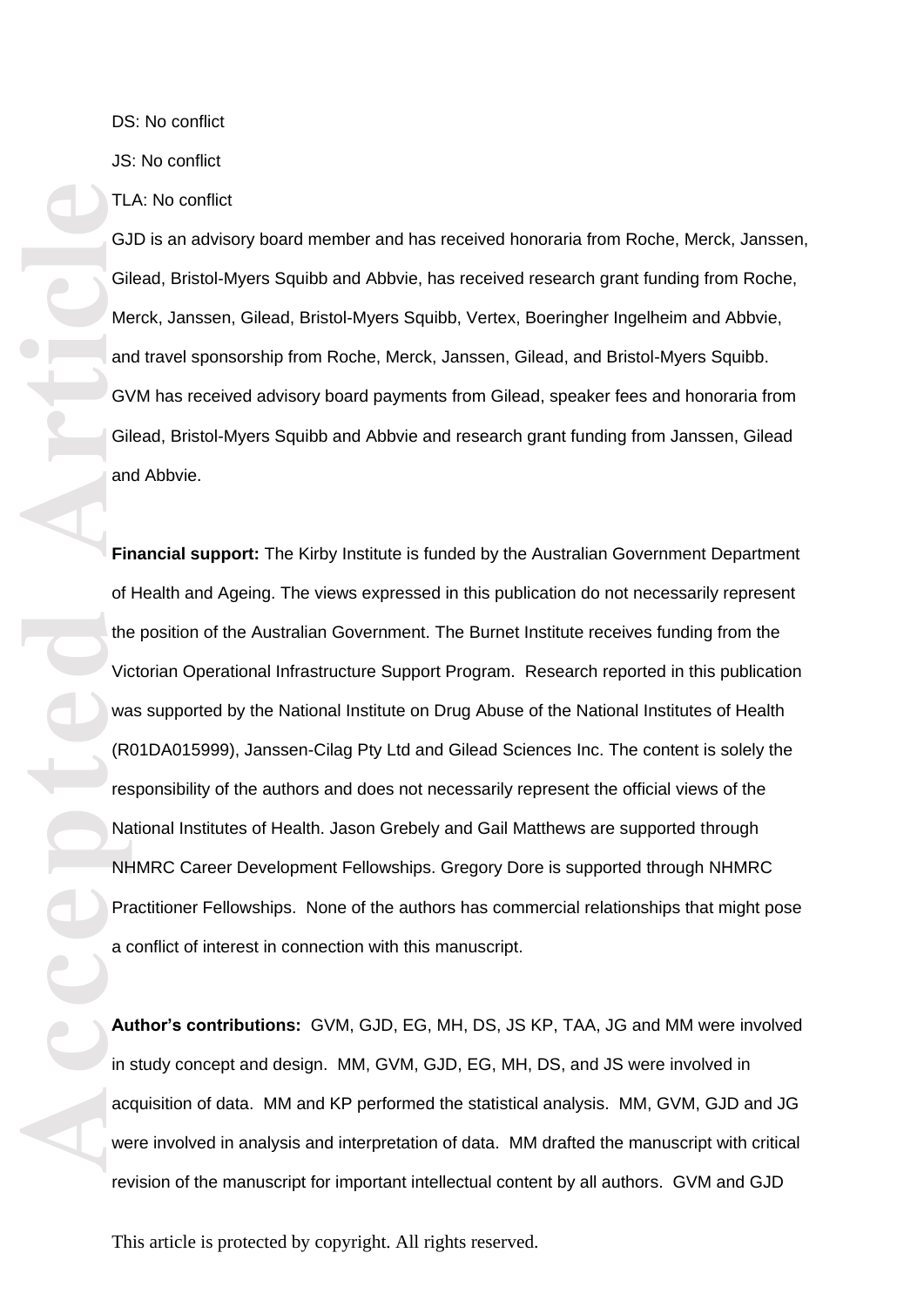provided overall study supervision. All authors have seen and approved the final version of

the manuscript.

# **Reference List**

Dore GJ, Feld JJ. Hepatitis C virus therapeutic development: in pursuit of "perfectovir". Clinical infectious diseases : an official publication of the Infectious Diseases Society of America. 2015;60(12):1829 -36.

2. Feld JJ, Jacobson IM, Hezode C, Asselah T, Ruane PJ, Gruener N, et al. Sofosbuvir and Velpatasvir for HCV Genotype 1, 2, 4, 5, and 6 Infection. The New England journal of medicine. 2015;373(27):2599 -607.

3. Naggie S, Cooper C, Saag M, Workowski K, Ruane P, Towner WJ, et al. Ledipasvir and Sofosbuvir for HCV in Patients Coinfected with HIV -1. The New England journal of medicine. 2015;373(8):705 -13.

4. Cousien A, Tran VC, Deuffic -Burban S, Jauffret -Roustide M, Dhersin JS, Yazdanpanah Y. Hepatitis C treatment as prevention of viral transmission and liver -related morbidity in persons who inject drugs. Hepatology. 2016;63(4):1090 -101.

5. Martin NK, Thornton A, Hickman M, Sabin C, Nelson M, Cooke GS, et al. Can Hepatitis C Virus (HCV) Direct -Acting Antiviral Treatment as Prevention Reverse the HCV Epidemic Among Men Who Have Sex With Men in the United Kingdom? Epidemiological and Modeling Insights. Clinical infectious diseases : an official publication of the Infectious Diseases Society of America. 2016;62(9):1072 -80.

6. Martin NK, Vickerman P, Dore GJ, Grebely J, Miners A, Cairns J, et al. Prioritization of HCV treatment in the direct-acting antiviral era: An economic evaluation. Journal of hepatology. 2016;65(1):17 -25.

7. Scott N, McBryde ES, Thompson A, Doyle JS, Hellard ME. Treatment scale -up to achieve global HCV incidence and mortality elimination targets: a cost -effectiveness model. Gut. 2016.

8. Asher AK, Portillo CJ, Cooper BA, Dawson -Rose C, Vlahov D, Page KA. Clinicians' Views of Hepatitis C Virus Treatment Candidacy With Direct -Acting Antiviral Regimens for People Who Inject Drugs. Substance use & misuse. 2016;51(9):1218 -23.

9. Cunningham EB, Applegate TL, Lloyd AR, Dore GJ, Grebely J. Mixed HCV infection and reinfection in people who inject drugs--impact on therapy. Nature reviews Gastroenterology & hepatology. 2015;12(4):218 -30.

10. Hagan H, Jordan AE, Neurer J, Cleland CM. Incidence of sexually transmitted hepatitis C virus infection in HIV -positive men who have sex with men. AIDS (London, England). 2015;29(17):2335 -45.

11. Lambers FA, Prins M, Thomas X, Molenkamp R, Kwa D, Brinkman K, et al. Alarming incidence of hepatitis C virus re -infection after treatment of sexually acquired acute hepatitis C virus infection in HIV -infected MSM. AIDS (London, England). 2011;25(17):F21 -7.

12. Martin TC, Martin NK, Hickman M, Vickerman P, Page EE, Everett R, et al. Hepatitis C virus reinfection incidence and treatment outcome among HIV -positive MSM. AIDS. 2013;27(16):2551 -7.

13. Hickman M, De Angelis D, Vickerman P, Hutchinson S, Martin NK. Hepatitis C virus treatment as prevention in people who inject drugs: testing the evidence. Current opinion in infectious diseases. 2015;28(6):576 -82.

14. Martin NK, Hickman M, Hutchinson SJ, Goldberg DJ, Vickerman P. Combination interventions to prevent HCV transmission among people who inject drugs: modeling the impact of antiviral treatment, needle and syringe programs, and opiate substitution therapy. Clinical infectious diseases : an official publication of the Infectious Diseases Society of America. 2013;57 Suppl 2:S39 -45.

15. Martin NK, Foster GR, Vilar J, Ryder S, Cramp ME, Gordon F, et al. HCV treatment rates and sustained viral response among people who inject drugs in seven UK sites: real world results and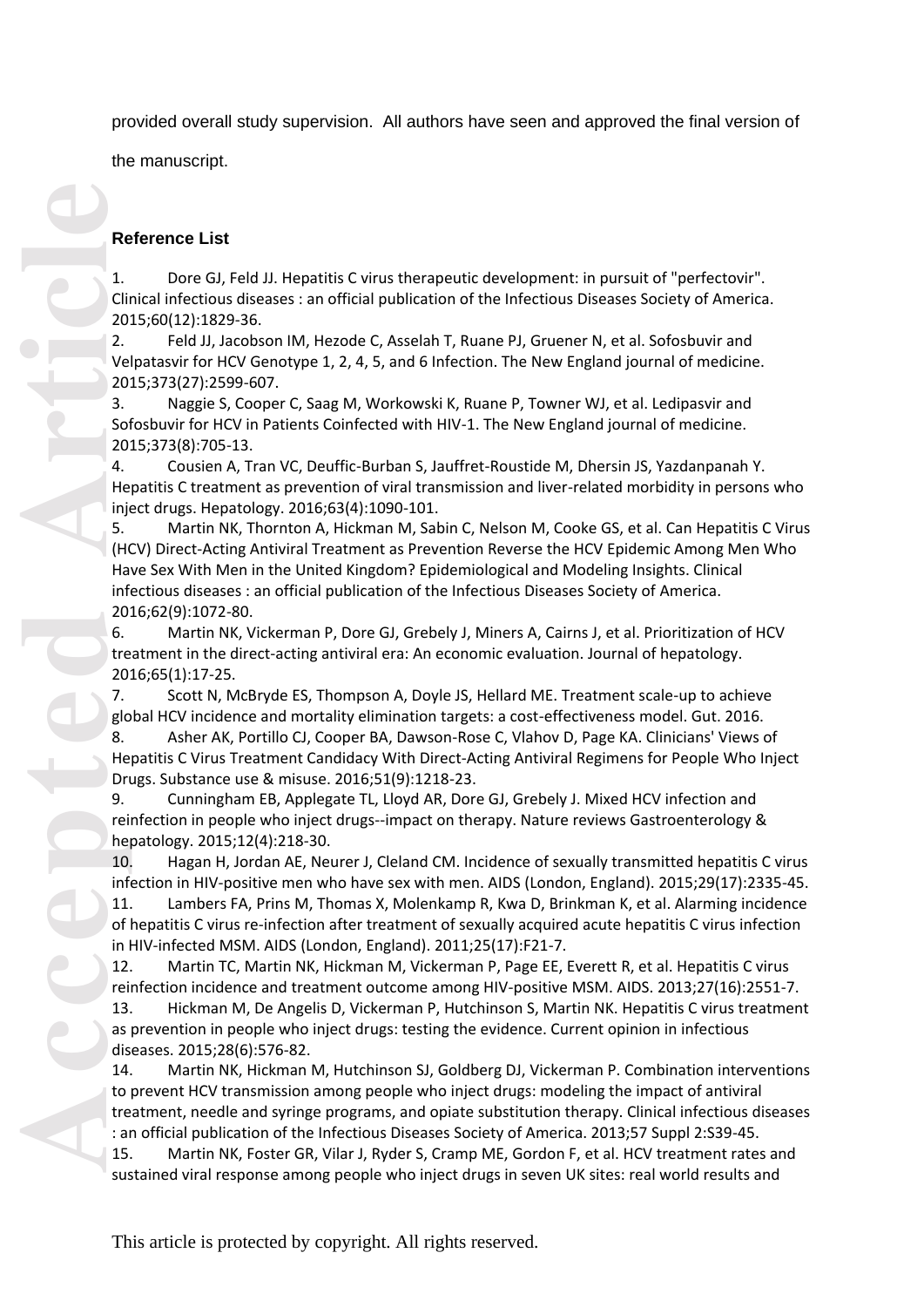modelling of treatment impact. Journal of viral hepatitis. 2015;22(4):399 -408.

16. Zahnd C, Salazar -Vizcaya L, Dufour JF, Mullhaupt B, Wandeler G, Kouyos R, et al. Modelling the impact of deferring HCV treatment on liver-related complications in HIV coinfected men who have sex with men. Journal of hepatology. 2016;65(1):26 -32.

17. Salazar -Vizcaya L, Kouyos RD, Zahnd C, Wandeler G, Battegay M, Darling KE, et al. Hepatitis C virus transmission among HIV-infected men who have sex with men: Modeling the effect of behavioral and treatment interventions. Hepatology. 2016:n/a -n/a.

18. Razavi H. Reducing a country's HCV -disease burden. The 4th International Symposium on Hepatitis in Substance Users (INHSU 2015); 7 -9 October, 2015; Sydney, Australia2015.

19. Grebely J, Pham ST, Matthews GV, Petoumenos K, Bull RA, Yeung B, et al. Hepatitis C virus reinfection and superinfection among treated and untreated participants with recent infection. Hepatology. 2012;55(4):1058 -69.

20. Dore GJ, Hellard M, Matthews GV, Grebely J, Haber PS, Petoumenos K, et al. Effective treatment of injecting drug users with recently acquired hepatitis C virus infection. Gastroenterology. 2010;138(1):123 -35 e1 -2.

21. Martinello M, Hellard M, Shaw D, Petoumenos K, Applegate T, Grebely J, et al. Short duration response -guided treatment is effective for most individuals with recent hepatitis C infection: the ATAHC II and DARE -C I studies. Antiviral therapy. 2016.

22. Martinello M, Gane E, Hellard M, Sasadeusz J, Shaw D, Petoumenos K, et al. Sofosbuvir and ribavirin for 6 weeks is not effective among people with recent hepatitis C virus infection: The DARE - C II study. Hepatology. 2016:n/a -n/a.

23. Jacka B, Applegate T, Krajden M, Olmstead A, Harrigan PR, Marshall BD, et al. Phylogenetic clustering of hepatitis C virus among people who inject drugs in Vancouver, Canada. Hepatology. 2014;60(5):1571 -80.

24. Lamoury FM, Jacka B, Bartlett S, Bull RA, Wong A, Amin J, et al. The Influence of Hepatitis C Virus Genetic Region on Phylogenetic Clustering Analysis. PLoS One. 2015;10(7):e0131437.

25. Darke S, Hall W, Wodak A, Heather N, Ward J. Development and validation of a multi dimensional instrument for assessing outcome of treatment among opiate users: the Opiate Treatment Index. British journal of addiction. 1992;87(5):733 -42.

26. Simmons B, Saleem J, Hill A, Riley RD, Cooke GS. Risk of Late Relapse or Reinfection With Hepatitis C Virus After Achieving a Sustained Virological Response: A Systematic Review and Meta analysis. Clinical infectious diseases : an official publication of the Infectious Diseases Society of America. 2016;62(6):683 -94.

27. Larney S, Grebely J, Hickman M, De Angelis D, Dore GJ, Degenhardt L. Defining populations and injecting parameters among people who inject drugs: Implications for the assessment of hepatitis C treatment programs. The International journal on drug policy. 2015;26(10):950 -7.

28. Jordan AE, Perlman DC, Neurer J, Smith DJ, Des Jarlais DC, Hagan H. Prevalence of hepatitis C virus infection among HIV+ men who have sex with men: a systematic review and meta -analysis. International journal of STD & AIDS. 2016.

29. Gamage DG, Read TR, Bradshaw CS, Hocking JS, Howley K, Chen MY, et al. Incidence of hepatitis -C among HIV infected men who have sex with men (MSM) attending a sexual health service: a cohort study. BMC infectious diseases. 2011;11:39.

30. Marco A, Esteban JI, Sole C, da Silva A, Ortiz J, Roget M, et al. Hepatitis C virus reinfection among prisoners with sustained virological response after treatment for chronic hepatitis C. Journal of hepatology. 2013;59(1):45 -51.

31. Aspinall EJ, Corson S, Doyle JS, Grebely J, Hutchinson SJ, Dore GJ, et al. Treatment of hepatitis C virus infection among people who are actively injecting drugs: a systematic review and meta -analysis. Clinical infectious diseases : an official publication of the Infectious Diseases Society of America. 2013;57 Suppl 2:S80 -9.

32. Backmund M, Meyer K, Edlin BR. Infrequent reinfection after successful treatment for hepatitis C virus infection in injection drug users. Clinical infectious diseases : an official publication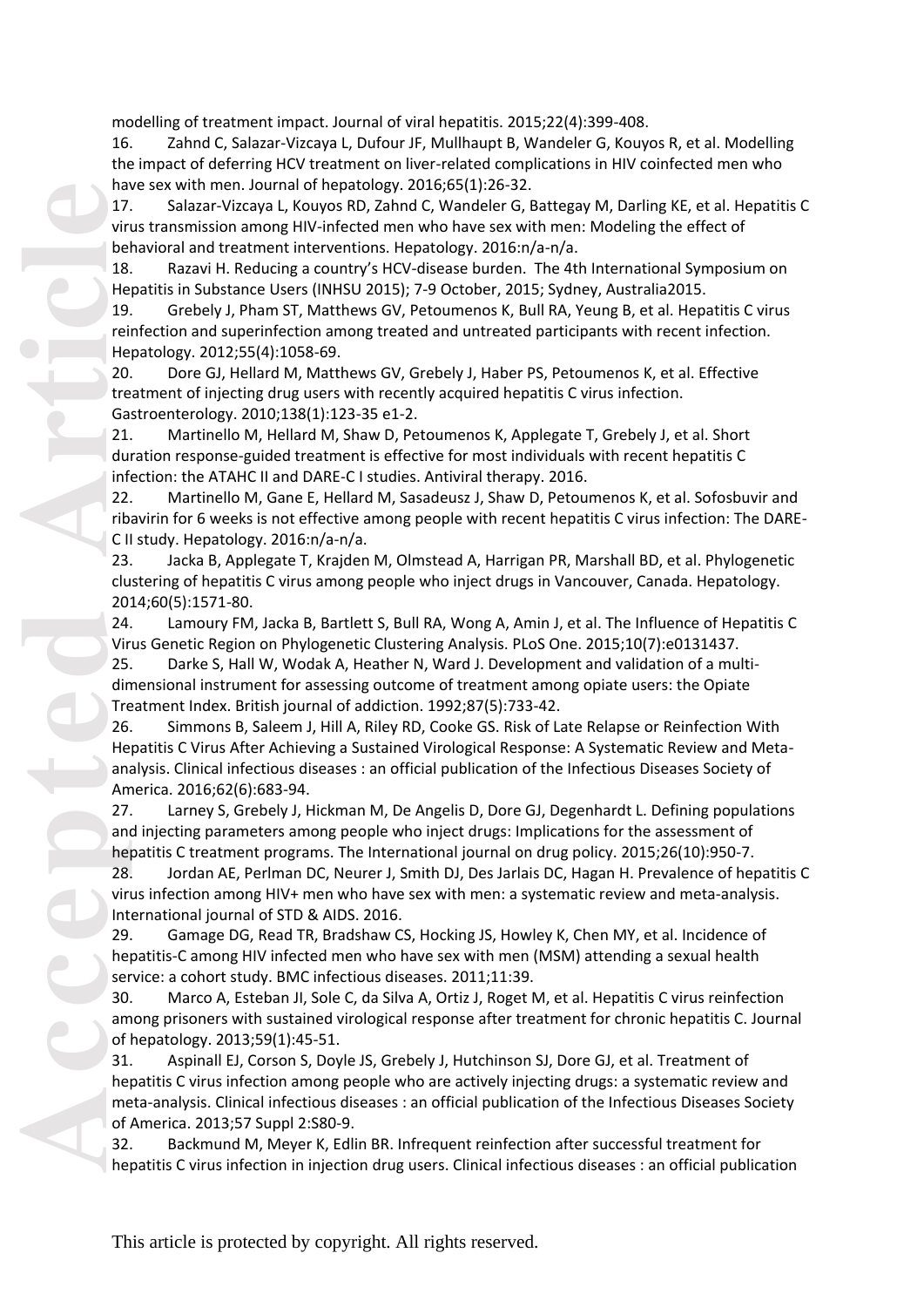of the Infectious Diseases Society of America. 2004;39(10):1540 -3.

33. Weir A, McLeod A, Innes H, Valerio H, Aspinall EJ, Goldberg DJ, et al. Hepatitis C reinfection following treatment induced viral clearance among people who have injected drugs. Drug Alcohol Depend. 2016;165:53 -60.

34. Midgard H, Bjoro B, Maeland A, Konopski Z, Kileng H, Damas JK, et al. Hepatitis C reinfection after sustained virological response. Journal of hepatology. 2016;64(5):1020 -6.

35. Grebely J, Knight E, Ngai T, Genoway KA, Raffa JD, Storms M, et al. Reinfection with hepatitis C virus following sustained virological response in injection drug users. Journal of gastroenterology and hepatology. 2010;25(7):1281 -4.

36. Currie SL, Ryan JC, Tracy D, Wright TL, George S, McQuaid R, et al. A prospective study to examine persistent HCV reinfection in injection drug users who have previously cleared the virus. Drug Alcohol Depend. 2008;93(1 -2):148 -54.

37. Alavi M, Spelman T, Matthews GV, Haber PS, Day C, van Beek I, et al. Injecting risk behaviours following treatment for hepatitis C virus infection among people who inject drugs: The Australian Trial in Acute Hepatitis C. The International journal on drug policy. 2015;26(10):976 -83.

38. Dukers NH, Goudsmit J, de Wit JB, Prins M, Weverling GJ, Coutinho RA. Sexual risk behaviour relates to the virological and immunological improvements during highly active antiretroviral therapy in HIV-1 infection. AIDS (London, England). 2001;15(3):369-78.

39. Maher L, Jalaludin B, Chant KG, Jayasuriya R, Sladden T, Kaldor JM, et al. Incidence and risk factors for hepatitis C seroconversion in injecting drug users in Australia. Addiction (Abingdon, England). 2006;101(10):1499 -508.

40. Hagan H, Pouget ER, Des Jarlais DC, Lelutiu -Weinberger C. Meta -regression of hepatitis C virus infection in relation to time since onset of illicit drug injection: the influence of time and place. Am J Epidemiol. 2008;168(10):1099 -109.

41. van den Berg CH, Smit C, Bakker M, Geskus RB, Berkhout B, Jurriaans S, et al. Major decline of hepatitis C virus incidence rate over two decades in a cohort of drug users. Eur J Epidemiol. 2007;22(3):183 -93.

42. White B, Dore GJ, Lloyd AR, Rawlinson WD, Maher L. Opioid substitution therapy protects against hepatitis C virus acquisition in people who inject drugs: the HITS -c study. Med J Aust. 2014;201(6):326 -9.

43. Spittal PM, Pearce ME, Chavoshi N, Christian WM, Moniruzzaman A, Teegee M, et al. The Cedar Project: high incidence of HCV infections in a longitudinal study of young Aboriginal people who use drugs in two Canadian cities. BMC public health. 2012;12:632.

44. Allen EJ, Palmateer NE, Hutchinson SJ, Cameron S, Goldberg DJ, Taylor A. Association between harm reduction intervention uptake and recent hepatitis C infection among people who inject drugs attending sites that provide sterile injecting equipment in Scotland. The International journal on drug policy. 2012;23(5):346 -52.

45. Jordan AE, Des Jarlais DC, Arasteh K, McKnight C, Nash D, Perlman DC. Incidence and prevalence of hepatitis c virus infection among persons who inject drugs in New York City: 2006 - 2013. Drug and alcohol dependence. 2015;152:194 -200.

46. Nolan S, Dias Lima V, Fairbairn N, Kerr T, Montaner J, Grebely J, et al. The impact of methadone maintenance therapy on hepatitis C incidence among illicit drug users. Addiction (Abingdon, England). 2014;109(12):2053 -9.

47. Tsui JI, Evans JL, Lum PJ, Hahn JA, Page K. Association of opioid agonist therapy with lower incidence of hepatitis C virus infection in young adult injection drug users. JAMA internal medicine. 2014;174(12):1974 -81.

48. Turner KM, Hutchinson S, Vickerman P, Hope V, Craine N, Palmateer N, et al. The impact of needle and syringe provision and opiate substitution therapy on the incidence of hepatitis C virus in injecting drug users: pooling of UK evidence. Addiction (Abingdon, England). 2011;106(11):1978 -88. 49. Coffin PO, Rowe C, Santos GM. Novel interventions to prevent HIV and HCV among persons who inject drugs. Curr HIV/AIDS Rep. 2015;12(1):145 -63.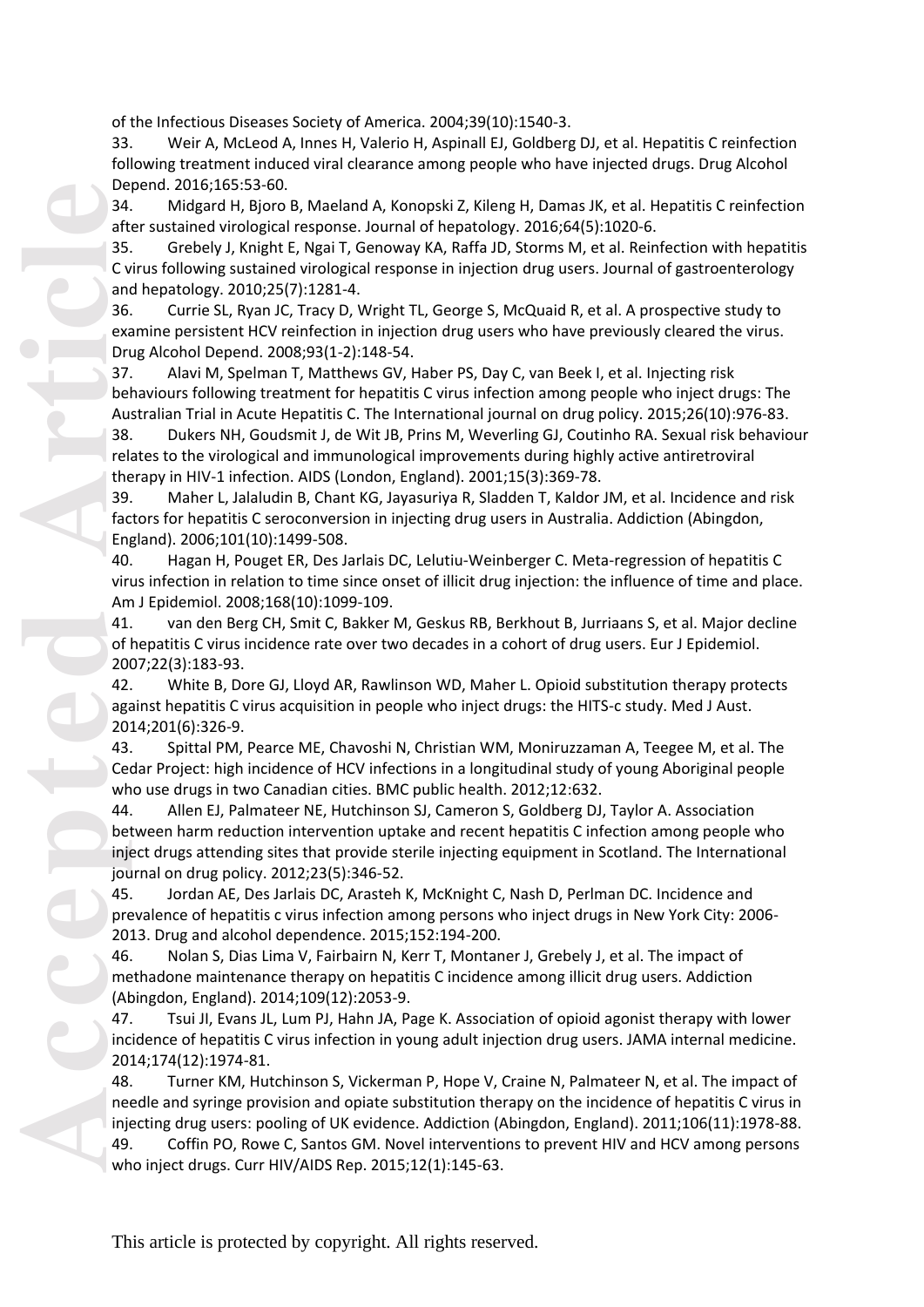50. Khosropour CM, Dombrowski JC, Swanson F, Kerani RP, Katz DA, Barbee LA, et al. Trends in serosorting and the association with HIV/STI risk over time among men who have sex with men (MSM). Journal of acquired immune deficiency syndromes (1999). 2016.

51. Velter A, Saboni L, Sommen C, Bernillon P, Bajos N, Semaille C. Sexual and prevention practices in men who have sex with men in the era of combination HIV prevention: results from the Presse Gays et Lesbiennes survey, France, 2011. Euro surveillance : bulletin Europeen sur les maladies transmissibles = European communicable disease bulletin. 2015;20(14).

52. Apers L, Vanden Berghe W, De Wit S, Kabeya K, Callens S, Buyze J, et al. Risk factors for HCV acquisition among HIV-positive MSM in Belgium. Journal of acquired immune deficiency syndromes (1999). 2015;68(5):585 -93.

53. Melendez -Torres GJ, Bourne A. Illicit drug use and its association with sexual risk behaviour among MSM: more questions than answers? Current opinion in infectious diseases. 2016;29(1):58 - 63.

54. Gilbart VL, Simms I, Jenkins C, Furegato M, Gobin M, Oliver I, et al. Sex, drugs and smart phone applications: findings from semistructured interviews with men who have sex with men diagnosed with Shigella flexneri 3a in England and Wales. Sex Transm Infect. 2015;91(8):598 -602.

55. Golub SA, Kowalczyk W, Weinberger CL, Parsons JT. Preexposure prophylaxis and predicted condom use among high -risk men who have sex with men. Journal of acquired immune deficiency syndromes (1999). 2010;54(5):548 -55.

56. McFaul K, Maghlaoui A, Nzuruba M, Farnworth S, Foxton M, Anderson M, et al. Acute hepatitis C infection in HIV-negative men who have sex with men. Journal of viral hepatitis. 2015;22(6):535 -8.

57. Dore GJ, Altice F, Litwin AH, Dalgard O, Gane EJ, Shibolet O, et al. Elbasvir -Grazoprevir to Treat Hepatitis C Virus Infection in Persons Receiving Opioid Agonist Therapy: A Randomized Trial. Annals of internal medicine. 2016;165(9):625 -34.

58. Rockstroh JK, Nelson M, Katlama C, Lalezari J, Mallolas J, Bloch M, et al. Efficacy and safety of grazoprevir (MK-5172) and elbasvir (MK-8742) in patients with hepatitis C virus and HIV co-infection (C -EDGE CO -INFECTION): a non -randomised, open -label trial. The lancet HIV. 2015;2(8):e319 -27.

59. Vickerman P, Grebely J, Dore GJ, Sacks -Davis R, Page K, Thomas DL, et al. The more you look, the more you find: effects of hepatitis C virus testing interval on reinfection incidence and clearance and implications for future vaccine study design. The Journal of infectious diseases. 2012;205(9):1342 -50.

60. Gane EJ, Schwabe C, Hyland RH, Yang Y, Svarovskaia E, Stamm LM, et al. Efficacy of the Combination of Sofosbuvir, Velpatasvir, and the NS3/4A Protease Inhibitor GS -9857 in Treatment - Naive or Previously Treated Patients with Hepatitis C Virus Genotype 1 or 3 Infections. Gastroenterology. 2016.

61. Ingiliz P, Krznaric I, Stellbrink HJ, Knecht G, Lutz T, Noah C, et al. Multiple hepatitis C virus (HCV) reinfections in HIV -positive men who have sex with men: no influence of HCV genotype switch or interleukin -28B genotype on spontaneous clearance. HIV medicine. 2014;15(6):355 -61.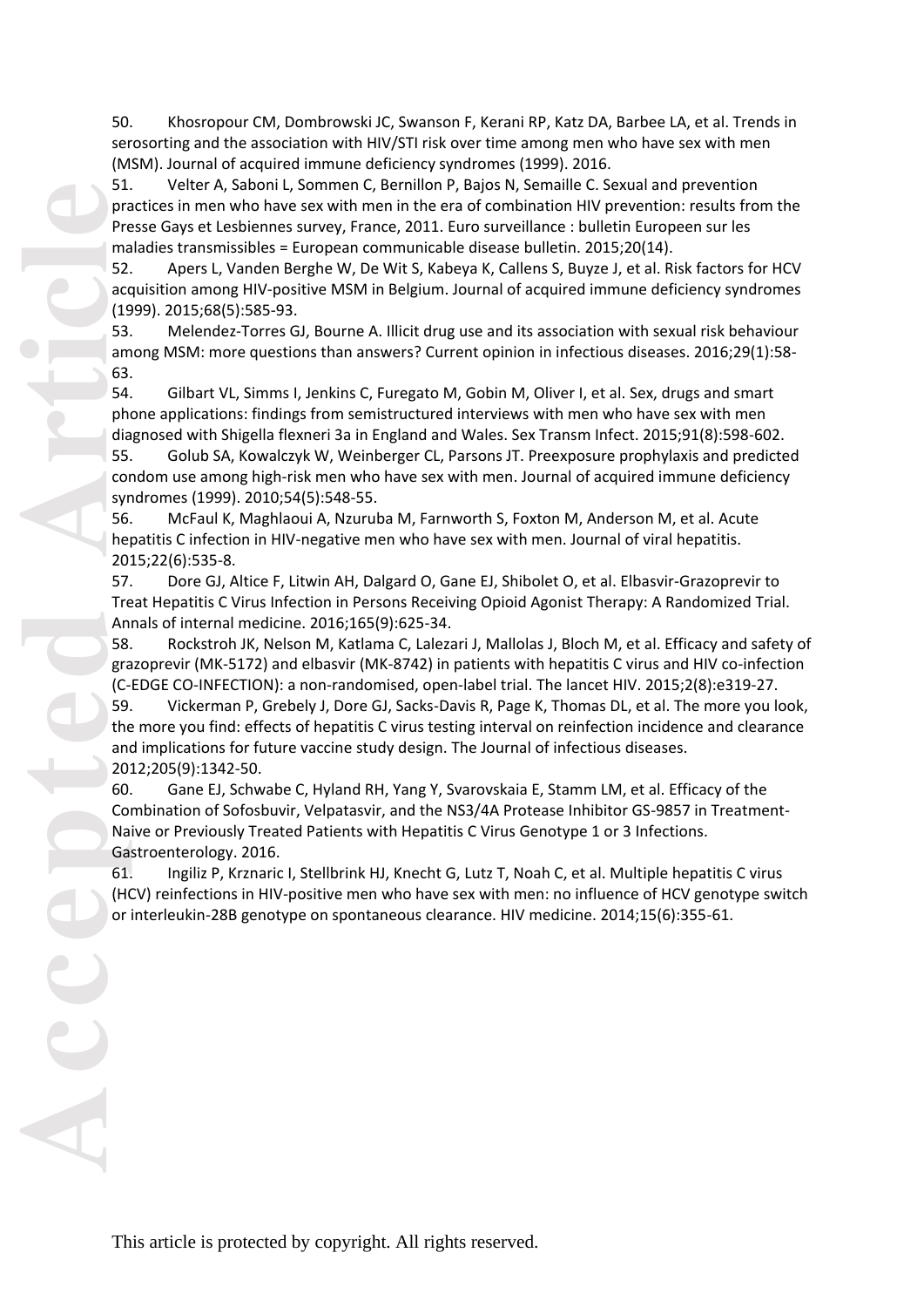Variable<br>
Age at<br>
Gender<br>
Male<br>
Fema<br>
Trans,<br>
Full or I<br>
Tertiary<br>
Social f<br>
HIV infe<br>
On cA<br>
IDU, n<br>
Ever Previc<br>
Previc<br>
Previc<br>
Age a<br>
OST, n<br>
Ever Previc<br>
At enr<br>
Mode c<br>
IDU<br>
Sexua<br>
Other<br>
Weeks<br>
infectio<br>
median<br>
HCV Variables Overall N=120 **HCV** Reinfection  $N=10$ No reinfection<sup>a</sup> N=110 Age at enrolment, median (IQR 36 (29-46) 44 (36-49) -49) 35 (24 -46) Gender Male 100 (83) 10 (100) 90 (82) Female 19 (16) 0 19 (17) Transgender 1 (1)  $0 \t1(1)$ Full or part-time employment 68 (56) 5 (50) 63 (57) Tertiary education or greater, n  $\left(\% \right)$   $\left(\frac{70}{58} \right)$   $\left(\frac{80}{58} \right)$   $\left(\frac{80}{56} \right)$   $\left(\frac{62}{56} \right)$ Social functioning score, median (IQR) 11 (6-16) 16 (12-17) -17) 11 (6 -15) HIV infection, n (%) 64 (53) 7 (70) 57 (52) On cART, n (%) 62 (81) 52 (81) 5 (71) 47 (82) IDU, n (%) Ever prior to enrolment 83 (69) 7 (70) 77 (69) Previous 6 months prior to enrolment  $59 (49)$  6 (60) 53 (48) Previous 30 days prior to enrolment 5 2 (43) 6 (60) 4 6 (4 2 ) Age at first IDU, median (IQR) 25 (20-34) 35 (30-46) -46) 25 (20 -32) OST, n (%) Ever prior to enrolment  $14 (12)$  1 (10) 13 (13) At enrolment 6 (5) 1 (10) 5 (5) Mode of primary HCV acquisition, n (%) IDU 66 (55) 6 (60) 60 (55) Sexual exposure 51 (43) 4 (40) 47 (43) Other 3 (3)  $0 \t3(3)$ Weeks between estimated date of HCV infection and treatment commencement, median (IQR) 36 (30 34 (27-52) -52) 37 (30 -46) HCV treatment  $PEG \pm RBV$  103 (86) 8 (80) 95 (86) PEG-IFN + RBV + telaprevir 10 (8) 1 (10) 9 (8) Sofosbuvir + RBV  $7 (6)$  1 (10) 6 (5) Treatment weeks, median (IQR) 24 (16-24)  $20(8-24)$ -24) 24 (16 -24) Time at risk of reinfection (years), median (IQR) 1.08 (0.59, 1.50) 0.67 (0.35, 1.23) 1.19 (0.60, 1.52)

Table 1. Enrolment demographic and clinical characteristics of participants at-risk for reinfection

<sup>a</sup> Includes participants with ETR and no reinfection or relapse Abbreviations: Injecting drug use (IDU); opiate substitution therapy (OST); pegylated interferon (PEG -IFN); ribavirin (RBV)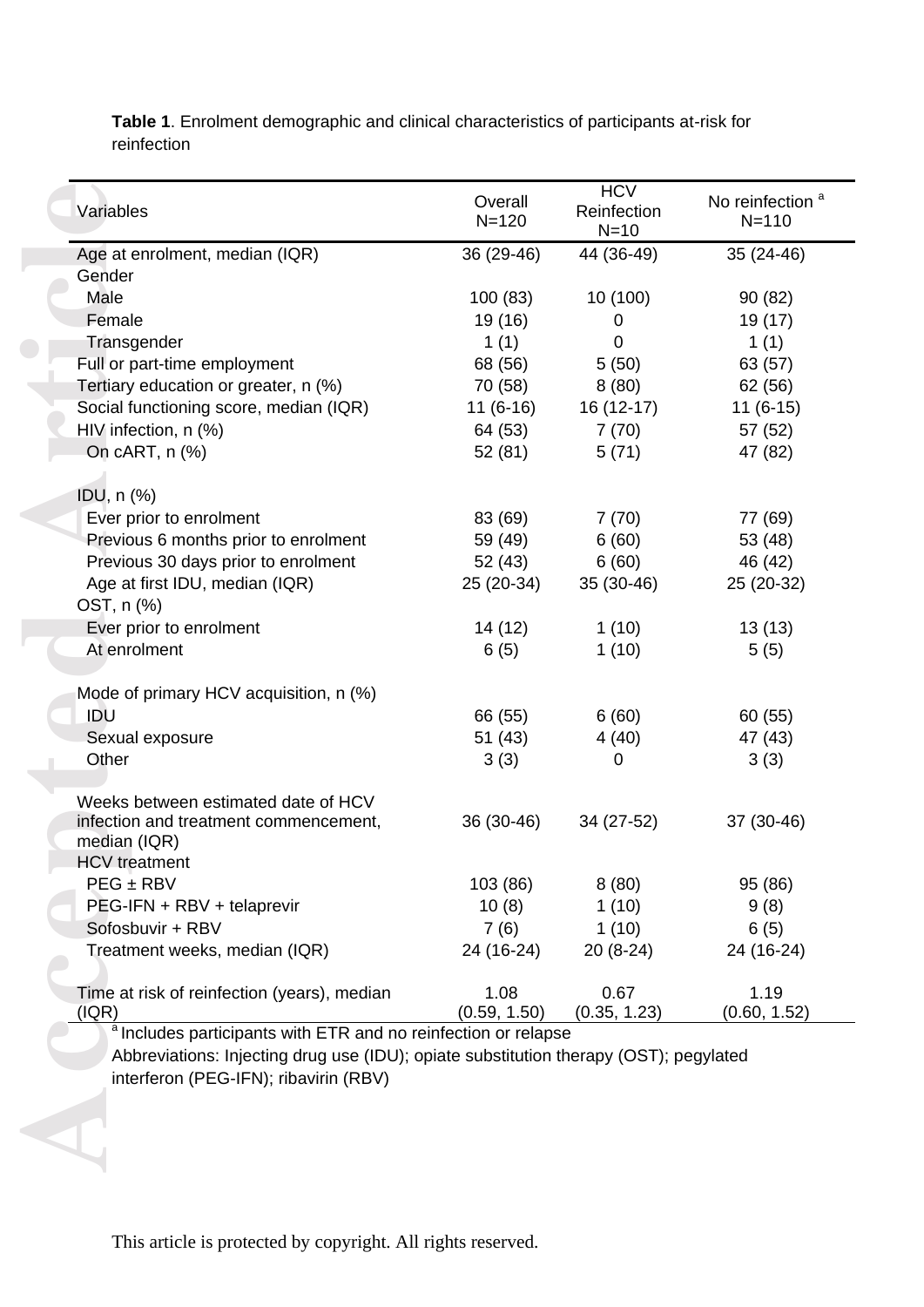| Gender,<br>age <sup>1</sup> | <b>HIV</b>                     | Mode of<br>primary<br><b>HCV</b> | Table 2. Detailed demographic, behavioural and virological characteristics of participants with HCV reinfection (n=10)<br><b>IDU</b> |                                | <b>HCV</b> genotype |                                                                                                                                      |                            | <b>Time</b><br>between                                 |                    | <b>ALT</b>                    |                          |
|-----------------------------|--------------------------------|----------------------------------|--------------------------------------------------------------------------------------------------------------------------------------|--------------------------------|---------------------|--------------------------------------------------------------------------------------------------------------------------------------|----------------------------|--------------------------------------------------------|--------------------|-------------------------------|--------------------------|
|                             |                                |                                  | At<br>screening                                                                                                                      | <b>During</b><br>follow-<br>up | <b>Primary</b>      | <b>Reinfection</b>                                                                                                                   | <b>Region</b><br>sequenced | <b>EOT and</b><br><b>EOT</b><br>reinfection<br>(weeks) | <b>Reinfection</b> | <b>Reinfection</b><br>outcome |                          |
|                             |                                |                                  |                                                                                                                                      |                                |                     | Confirmed reinfection                                                                                                                |                            |                                                        |                    |                               |                          |
| Male<br>29                  | No                             | IDU                              | Yes                                                                                                                                  | Yes                            | 3a                  | 1a                                                                                                                                   | E1/HVR1                    | 18                                                     | 21                 | 53                            | Spontaneous<br>clearance |
| Male<br>49                  | Yes                            | IDU                              | Yes                                                                                                                                  | Yes                            | 3a/1a               | 3a/1a                                                                                                                                | Core-E2                    | 81                                                     | 83                 | 1135                          | Persistence              |
| Male<br>36                  | No                             | IDU                              | Yes                                                                                                                                  | Yes                            | 1a                  | 3a                                                                                                                                   | E1/HVR1<br>Core-E2         | 30                                                     | 26                 | 319                           | Persistence              |
| Male<br>44                  | Yes                            | Sexual                           | No                                                                                                                                   | No                             | 2a                  | 1a/3a                                                                                                                                | Core-E2                    | 40                                                     | 58                 | 565                           | Indeterminate            |
| Male<br>50                  | Yes                            | Sexual                           | No                                                                                                                                   | Yes                            | 1a                  | 1a                                                                                                                                   | NS5B                       | 65                                                     | 18                 | 15                            | Indeterminate            |
| Male<br>62                  | Yes                            | IDU                              | Yes                                                                                                                                  | Yes                            | 3a                  | 1a                                                                                                                                   | Core-E2<br>NS5B            | 39                                                     | 15                 | 65                            | Persistence              |
| Male<br>45                  | Yes                            | Sexual                           | No                                                                                                                                   | No                             | 1a                  | 1a                                                                                                                                   | Core-E2<br>NS5B            | 18                                                     | 29                 | 54                            | Persistence              |
| Male<br>41                  | Yes                            | IDU                              | Yes                                                                                                                                  | Yes                            | 3a                  | 1a                                                                                                                                   | Core-E2<br>NS5B            | 9                                                      | 23                 | 910                           | Persistence              |
|                             |                                |                                  |                                                                                                                                      |                                |                     | Possible reinfection                                                                                                                 |                            |                                                        |                    |                               |                          |
| Male<br>35                  | No                             | IDU                              | Yes                                                                                                                                  | Yes                            | 3a                  | $NA^3$                                                                                                                               | InnoLipa                   | 31                                                     | 15                 | 14                            | Spontaneous<br>clearance |
| Male<br>46                  | Yes                            | Sexual                           | No                                                                                                                                   | Yes <sup>4</sup>               | 1a                  | $NA^3$                                                                                                                               | InnoLipa                   | 64                                                     | 71                 | 43                            | Spontaneous<br>clearance |
|                             | <sup>4</sup> Anabolic steroids | Age at study enrolment           | $2$ IDU within 6 months of study enrolment<br><sup>3</sup> Unable to sequence due to low HCV RNA at time of viral recurrence         |                                |                     | Abbreviations: ALT, alanine aminotransferase; EOT, end of treatment; IDU, injecting drug use <sup>1</sup> ALT, normal range 0-30 U/L |                            |                                                        |                    |                               |                          |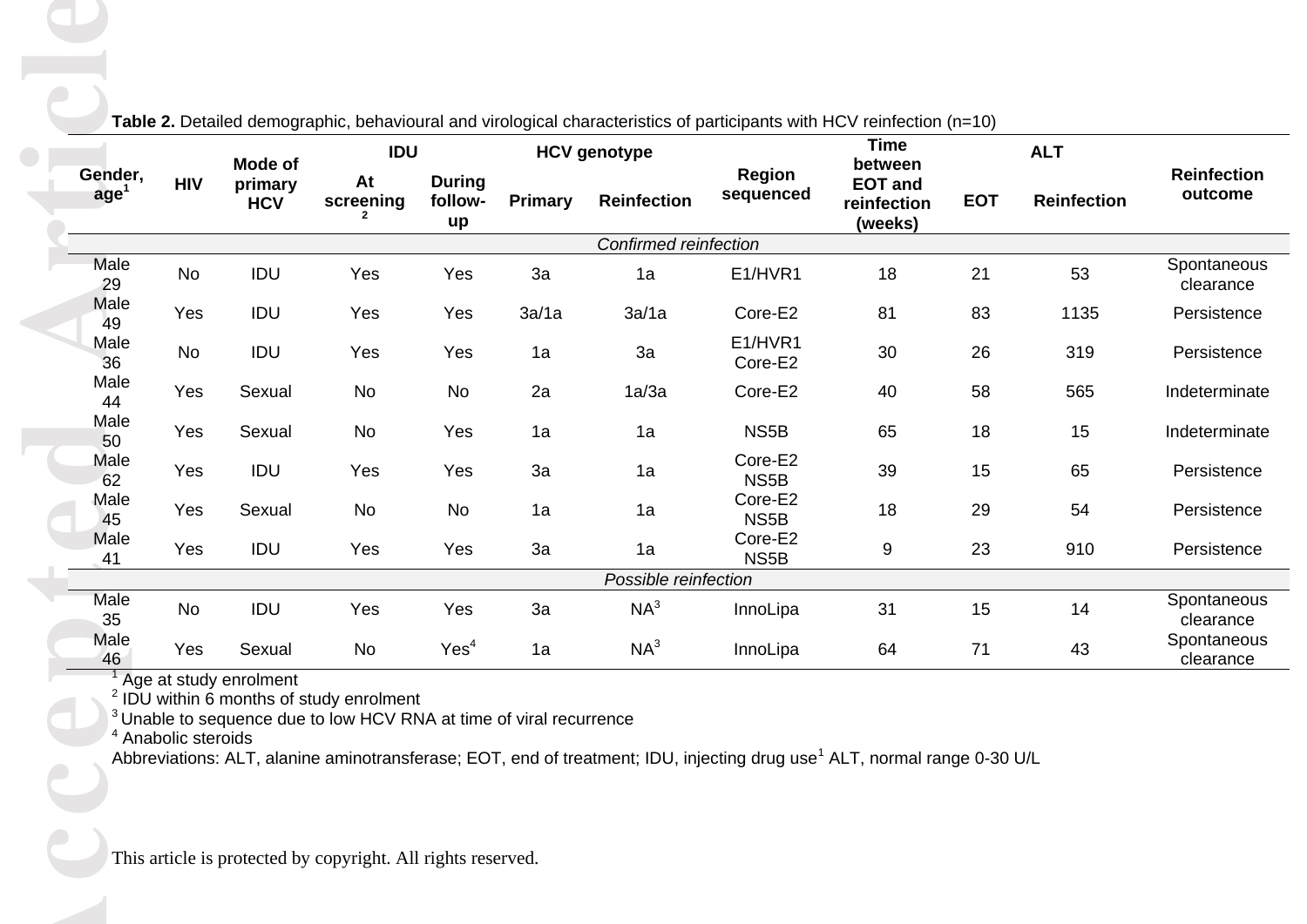| <b>Participant type</b>                                                                          | <b>Cases of</b><br>reinfection<br>(n) | <b>Participants</b><br>at risk (n) | <b>Person</b><br>years<br>follow-up | Incidence/100<br>person-years | 95% CI    |
|--------------------------------------------------------------------------------------------------|---------------------------------------|------------------------------------|-------------------------------------|-------------------------------|-----------|
| Overall                                                                                          |                                       |                                    |                                     |                               |           |
| Confirmed/possible reinfection                                                                   | 10                                    | 120                                | 135                                 | 7.4                           | 4.0, 13.8 |
| Confirmed reinfection                                                                            | 8                                     | 120                                | 135                                 | 5.9                           | 3.0, 11.9 |
| Confirmed persistent reinfection                                                                 | 5                                     | 120                                | 135                                 | 3.7                           | 1.5, 8.9  |
|                                                                                                  |                                       |                                    |                                     |                               |           |
| <b>HCV</b> mono-infection                                                                        |                                       |                                    |                                     |                               |           |
| Confirmed/possible reinfection                                                                   | $\ensuremath{\mathsf{3}}$             | 56                                 | 67                                  | 4.5                           | 1.4, 13.9 |
| Confirmed reinfection                                                                            | $\overline{2}$                        | 56                                 | 67                                  | 3.0                           | 0.7, 11.9 |
| Confirmed persistent reinfection                                                                 | 1                                     | 56                                 | 67                                  | 1.5                           | 0.2, 10.6 |
|                                                                                                  |                                       |                                    |                                     |                               |           |
| HIV/HCV co-infection <sup>#</sup>                                                                |                                       |                                    |                                     |                               |           |
| Confirmed/possible reinfection                                                                   | $\overline{7}$                        | 64                                 | 68                                  | 10.3                          | 4.9, 21.7 |
| Confirmed reinfection                                                                            | $\,6$                                 | 64                                 | 68                                  | 8.9                           | 4.0, 19.7 |
| Confirmed persistent reinfection                                                                 | 4                                     | 64                                 | 68                                  | 5.9                           | 2.2, 15.7 |
|                                                                                                  |                                       |                                    |                                     |                               |           |
| <b>IDU</b> ever                                                                                  |                                       |                                    |                                     |                               |           |
| Confirmed/possible reinfection                                                                   | 8                                     | 84                                 | 94                                  | 8.5                           | 4.2, 16.9 |
| Confirmed reinfection                                                                            | 6                                     | 84                                 | 94                                  | 6.4                           | 2.9, 14.1 |
| Confirmed persistent reinfection                                                                 | 4                                     | 84                                 | 94                                  | 4.2                           | 1.6, 11.3 |
|                                                                                                  |                                       |                                    |                                     |                               |           |
| <b>IDU</b> never                                                                                 |                                       |                                    |                                     |                               |           |
| Confirmed/possible reinfection                                                                   | $\overline{2}$                        | 36                                 | 41                                  | 4.9                           | 1.2, 19.8 |
| Confirmed reinfection                                                                            | $\overline{2}$                        | 36                                 | 41                                  | 4.9                           | 1.2, 19.8 |
| Confirmed persistent reinfection                                                                 | 1                                     | 36                                 | 41                                  | 2.5                           | 0.3, 17.5 |
|                                                                                                  |                                       |                                    |                                     |                               |           |
| IDU at end of and/or post-treatment                                                              |                                       |                                    |                                     |                               |           |
| Confirmed/possible reinfection                                                                   | 8                                     | 45*                                | 52                                  | 15.3                          | 7.7, 30.6 |
| Confirmed reinfection                                                                            | $\,6$                                 | $45*$                              | 52                                  | 11.5                          | 5.2, 25.5 |
| Confirmed persistent reinfection                                                                 | 4                                     | 45*                                | 52                                  | 7.7                           | 2.9, 20.4 |
|                                                                                                  |                                       |                                    |                                     |                               |           |
| No IDU at end of and/or post-treatment                                                           |                                       |                                    |                                     |                               |           |
| Confirmed/possible reinfection                                                                   | $\overline{2}$                        | $72*$                              | 77                                  | 2.6                           | 0.7, 10.4 |
| Confirmed reinfection                                                                            | $\overline{2}$<br>1                   | $72*$<br>$72*$                     | 77<br>77                            | 2.6<br>1.3                    | 0.7, 10.4 |
| Confirmed persistent reinfection<br>"All participants with HIV/HCV are HIV-positive MSM          |                                       |                                    |                                     |                               | 0.2, 9.2  |
| *Numbers do not equal 120 due to missing data on injecting during follow-up in 3<br>participants |                                       |                                    |                                     |                               |           |
| Abbreviations: Confidence interval (CI)                                                          |                                       |                                    |                                     |                               |           |
|                                                                                                  |                                       |                                    |                                     |                               |           |
|                                                                                                  |                                       |                                    |                                     |                               |           |
|                                                                                                  |                                       |                                    |                                     |                               |           |
|                                                                                                  |                                       |                                    |                                     |                               |           |

**Table 3.** Incidence of HCV reinfection among participants treated for recent HCV infection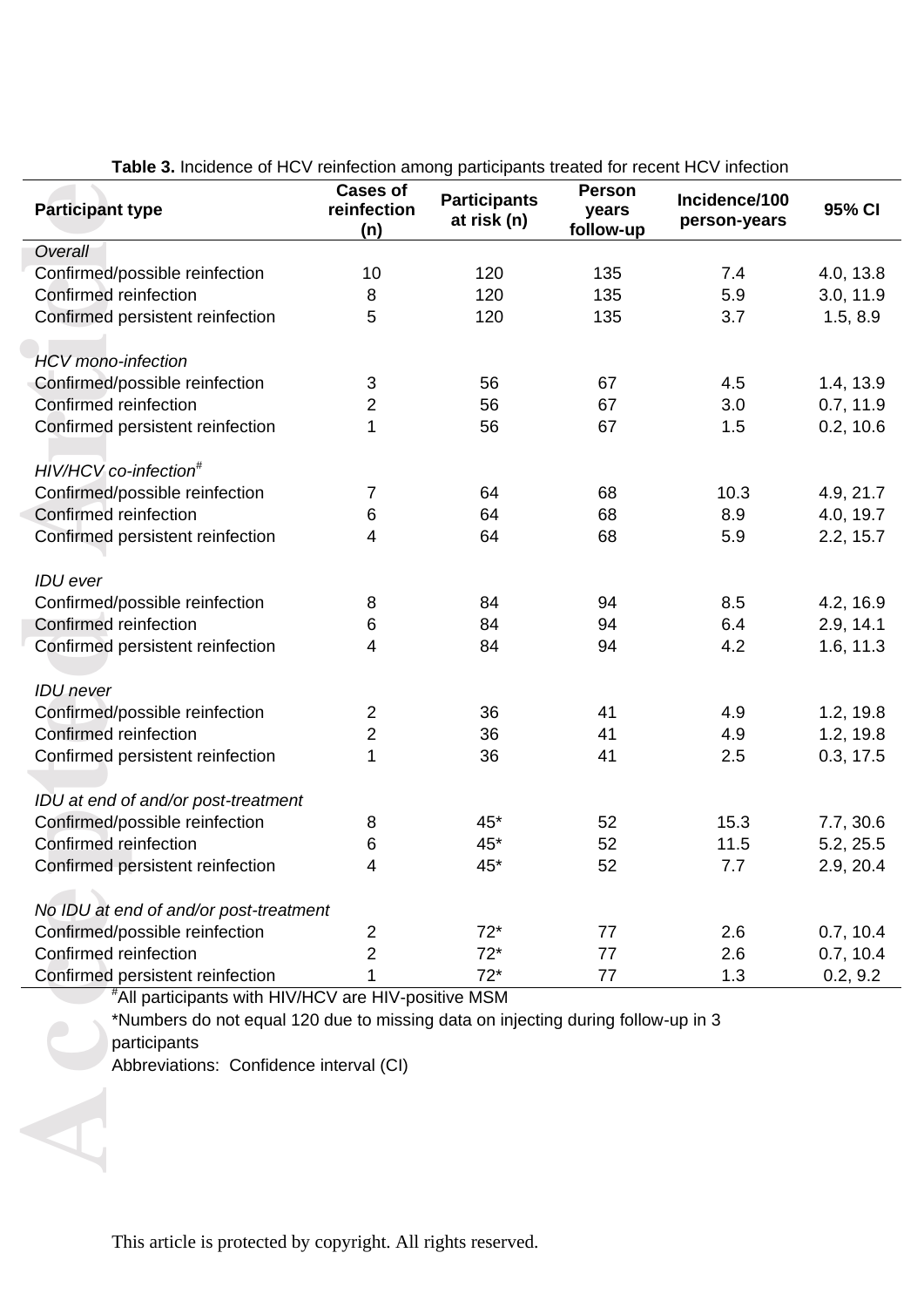Table 4. Factors associated with reinfection following treatment for recent HCV infection -Exact Poisson regression analysis

| reinfection<br>reinfection<br><b>IRR</b><br>95% CI<br>aIRR<br>95% CI<br>P<br>P<br>$N=10$<br>$N = 110$<br>$\star$<br>Sex, n (%)<br>10 (100)<br>Male<br>1.00<br>90(82)<br>Female<br>19 (17)<br>0.37<br>0.336<br>$\mathbf 0$<br>0.00, 2.28<br>0.00, 20.82<br>1.000<br>Transgender<br>1(1)<br>3.35<br>0<br>Age category (divided at median), n (%)<br>$≤36$<br>2(20)<br>1.00<br>1.00<br>54 (49)<br>$>36$<br>3.72<br>0.137<br>5.42<br>8(80)<br>0.74, 35.99<br>0.040<br>56 (51)<br>1.06, 52.93<br>Tertiary education, n (%)<br><b>No</b><br>1.00<br>2(20)<br>48 (44)<br>Yes<br>8(80)<br>62 (56)<br>2.79<br>0.56, 26.97<br>1.000<br>Full or part-time employment, n (%)<br>No.<br>47 (43)<br>1.00<br>5(50)<br>5(50)<br>Yes<br>63 (57)<br>0.84<br>0.19, 3.64<br>1.000<br>Social functioning score at enrolment, n (%)<br>$≤11$<br>1.00<br>2(20)<br>58 (53)<br>$>11$<br>7(70)<br>45 (41)<br>4.60<br>0.88, 45.34<br>0.079<br>Missing<br>1(10)<br>7(6)<br>3.06<br>0.05, 58.77<br>0.730<br>Mode of primary HCV acquisition, n (%)<br>IDU<br>6(60)<br>1.00<br>60 (55)<br>4(40)<br>Sexual<br>47 (43)<br>0.98<br>0.20, 4.14<br>1.000<br>Other<br>0.00, 25.36<br>3(3)<br>3.66<br>1.000<br>$\mathbf 0$<br>HIV infection, n (%)<br><b>No</b><br>3(30)<br>53 (48)<br>1.00<br>Yes<br>7(70)<br>57 (52)<br>2.31<br>0.53, 13.86<br>0.351<br>Injecting drug use ever at enrolment, n (%)<br>No<br>3(30)<br>1.00<br>33(30)<br>1.04<br>Yes<br>7(70)<br>77 (70)<br>0.24, 6.26<br>1.000<br>$^\star$<br>Injection drug use in previous 6 months at enrolment, n (%)<br>$No$ $4(40)$<br>55 (50)<br>1.00<br>6(60)<br>53 (48)<br>0.33, 6.76<br>1.40<br>0.838<br>Yes<br>Missing<br>2(2)<br>5.98<br>0.00, 47.84<br>1.000<br>0<br>Injection drug use in previous 30 days at enrolment, n (%)<br><b>No</b><br>4 (40)<br>64 (58)<br>1.00<br>6(60)<br>46 (42)<br>2.77<br>0.64, 12.02<br>Yes<br>0.195<br>$***$<br>**<br>IDU at end of treatment and/or post treatment, n (%)<br>2(20)<br>70 (64)<br>1.00<br>1.00<br><b>No</b><br><b>Yes</b><br>8(80)<br>37 (34)<br>5.88<br>7.86<br>0.008<br>1.17, 56.82<br>0.027<br>1.54, 76.79<br><b>Missing</b><br>5.51<br>1.000<br>5.78<br>0.00, 74.36<br>1.000<br>0<br>3(3)<br>0.00, 71.51<br>P overall for categorical variables: $*$ ≥0.05, $**$ 0.001-0.05, *** <0.001<br>Univariate analysis - P overall: Sex, p=0.281, social functioning score, p=0.079, IDU in<br>previous 6 months, p=0.838, IDU at end of and/or post treatment, p=0.027<br>Multivariate analysis - P overall: IDU at end of and/or post treatment, p=0.008 |  | <b>HCV</b> | No |  |  |  |  |  |  |
|-----------------------------------------------------------------------------------------------------------------------------------------------------------------------------------------------------------------------------------------------------------------------------------------------------------------------------------------------------------------------------------------------------------------------------------------------------------------------------------------------------------------------------------------------------------------------------------------------------------------------------------------------------------------------------------------------------------------------------------------------------------------------------------------------------------------------------------------------------------------------------------------------------------------------------------------------------------------------------------------------------------------------------------------------------------------------------------------------------------------------------------------------------------------------------------------------------------------------------------------------------------------------------------------------------------------------------------------------------------------------------------------------------------------------------------------------------------------------------------------------------------------------------------------------------------------------------------------------------------------------------------------------------------------------------------------------------------------------------------------------------------------------------------------------------------------------------------------------------------------------------------------------------------------------------------------------------------------------------------------------------------------------------------------------------------------------------------------------------------------------------------------------------------------------------------------------------------------------------------------------------------------------------------------------------------------------------------------------------------------------------------------------------------------------------------------------------------------------------------------------------------------------------------|--|------------|----|--|--|--|--|--|--|
|                                                                                                                                                                                                                                                                                                                                                                                                                                                                                                                                                                                                                                                                                                                                                                                                                                                                                                                                                                                                                                                                                                                                                                                                                                                                                                                                                                                                                                                                                                                                                                                                                                                                                                                                                                                                                                                                                                                                                                                                                                                                                                                                                                                                                                                                                                                                                                                                                                                                                                                                   |  |            |    |  |  |  |  |  |  |
|                                                                                                                                                                                                                                                                                                                                                                                                                                                                                                                                                                                                                                                                                                                                                                                                                                                                                                                                                                                                                                                                                                                                                                                                                                                                                                                                                                                                                                                                                                                                                                                                                                                                                                                                                                                                                                                                                                                                                                                                                                                                                                                                                                                                                                                                                                                                                                                                                                                                                                                                   |  |            |    |  |  |  |  |  |  |
|                                                                                                                                                                                                                                                                                                                                                                                                                                                                                                                                                                                                                                                                                                                                                                                                                                                                                                                                                                                                                                                                                                                                                                                                                                                                                                                                                                                                                                                                                                                                                                                                                                                                                                                                                                                                                                                                                                                                                                                                                                                                                                                                                                                                                                                                                                                                                                                                                                                                                                                                   |  |            |    |  |  |  |  |  |  |
|                                                                                                                                                                                                                                                                                                                                                                                                                                                                                                                                                                                                                                                                                                                                                                                                                                                                                                                                                                                                                                                                                                                                                                                                                                                                                                                                                                                                                                                                                                                                                                                                                                                                                                                                                                                                                                                                                                                                                                                                                                                                                                                                                                                                                                                                                                                                                                                                                                                                                                                                   |  |            |    |  |  |  |  |  |  |
|                                                                                                                                                                                                                                                                                                                                                                                                                                                                                                                                                                                                                                                                                                                                                                                                                                                                                                                                                                                                                                                                                                                                                                                                                                                                                                                                                                                                                                                                                                                                                                                                                                                                                                                                                                                                                                                                                                                                                                                                                                                                                                                                                                                                                                                                                                                                                                                                                                                                                                                                   |  |            |    |  |  |  |  |  |  |
|                                                                                                                                                                                                                                                                                                                                                                                                                                                                                                                                                                                                                                                                                                                                                                                                                                                                                                                                                                                                                                                                                                                                                                                                                                                                                                                                                                                                                                                                                                                                                                                                                                                                                                                                                                                                                                                                                                                                                                                                                                                                                                                                                                                                                                                                                                                                                                                                                                                                                                                                   |  |            |    |  |  |  |  |  |  |
|                                                                                                                                                                                                                                                                                                                                                                                                                                                                                                                                                                                                                                                                                                                                                                                                                                                                                                                                                                                                                                                                                                                                                                                                                                                                                                                                                                                                                                                                                                                                                                                                                                                                                                                                                                                                                                                                                                                                                                                                                                                                                                                                                                                                                                                                                                                                                                                                                                                                                                                                   |  |            |    |  |  |  |  |  |  |
|                                                                                                                                                                                                                                                                                                                                                                                                                                                                                                                                                                                                                                                                                                                                                                                                                                                                                                                                                                                                                                                                                                                                                                                                                                                                                                                                                                                                                                                                                                                                                                                                                                                                                                                                                                                                                                                                                                                                                                                                                                                                                                                                                                                                                                                                                                                                                                                                                                                                                                                                   |  |            |    |  |  |  |  |  |  |
|                                                                                                                                                                                                                                                                                                                                                                                                                                                                                                                                                                                                                                                                                                                                                                                                                                                                                                                                                                                                                                                                                                                                                                                                                                                                                                                                                                                                                                                                                                                                                                                                                                                                                                                                                                                                                                                                                                                                                                                                                                                                                                                                                                                                                                                                                                                                                                                                                                                                                                                                   |  |            |    |  |  |  |  |  |  |
|                                                                                                                                                                                                                                                                                                                                                                                                                                                                                                                                                                                                                                                                                                                                                                                                                                                                                                                                                                                                                                                                                                                                                                                                                                                                                                                                                                                                                                                                                                                                                                                                                                                                                                                                                                                                                                                                                                                                                                                                                                                                                                                                                                                                                                                                                                                                                                                                                                                                                                                                   |  |            |    |  |  |  |  |  |  |
|                                                                                                                                                                                                                                                                                                                                                                                                                                                                                                                                                                                                                                                                                                                                                                                                                                                                                                                                                                                                                                                                                                                                                                                                                                                                                                                                                                                                                                                                                                                                                                                                                                                                                                                                                                                                                                                                                                                                                                                                                                                                                                                                                                                                                                                                                                                                                                                                                                                                                                                                   |  |            |    |  |  |  |  |  |  |
|                                                                                                                                                                                                                                                                                                                                                                                                                                                                                                                                                                                                                                                                                                                                                                                                                                                                                                                                                                                                                                                                                                                                                                                                                                                                                                                                                                                                                                                                                                                                                                                                                                                                                                                                                                                                                                                                                                                                                                                                                                                                                                                                                                                                                                                                                                                                                                                                                                                                                                                                   |  |            |    |  |  |  |  |  |  |
|                                                                                                                                                                                                                                                                                                                                                                                                                                                                                                                                                                                                                                                                                                                                                                                                                                                                                                                                                                                                                                                                                                                                                                                                                                                                                                                                                                                                                                                                                                                                                                                                                                                                                                                                                                                                                                                                                                                                                                                                                                                                                                                                                                                                                                                                                                                                                                                                                                                                                                                                   |  |            |    |  |  |  |  |  |  |
|                                                                                                                                                                                                                                                                                                                                                                                                                                                                                                                                                                                                                                                                                                                                                                                                                                                                                                                                                                                                                                                                                                                                                                                                                                                                                                                                                                                                                                                                                                                                                                                                                                                                                                                                                                                                                                                                                                                                                                                                                                                                                                                                                                                                                                                                                                                                                                                                                                                                                                                                   |  |            |    |  |  |  |  |  |  |
|                                                                                                                                                                                                                                                                                                                                                                                                                                                                                                                                                                                                                                                                                                                                                                                                                                                                                                                                                                                                                                                                                                                                                                                                                                                                                                                                                                                                                                                                                                                                                                                                                                                                                                                                                                                                                                                                                                                                                                                                                                                                                                                                                                                                                                                                                                                                                                                                                                                                                                                                   |  |            |    |  |  |  |  |  |  |
|                                                                                                                                                                                                                                                                                                                                                                                                                                                                                                                                                                                                                                                                                                                                                                                                                                                                                                                                                                                                                                                                                                                                                                                                                                                                                                                                                                                                                                                                                                                                                                                                                                                                                                                                                                                                                                                                                                                                                                                                                                                                                                                                                                                                                                                                                                                                                                                                                                                                                                                                   |  |            |    |  |  |  |  |  |  |
|                                                                                                                                                                                                                                                                                                                                                                                                                                                                                                                                                                                                                                                                                                                                                                                                                                                                                                                                                                                                                                                                                                                                                                                                                                                                                                                                                                                                                                                                                                                                                                                                                                                                                                                                                                                                                                                                                                                                                                                                                                                                                                                                                                                                                                                                                                                                                                                                                                                                                                                                   |  |            |    |  |  |  |  |  |  |
|                                                                                                                                                                                                                                                                                                                                                                                                                                                                                                                                                                                                                                                                                                                                                                                                                                                                                                                                                                                                                                                                                                                                                                                                                                                                                                                                                                                                                                                                                                                                                                                                                                                                                                                                                                                                                                                                                                                                                                                                                                                                                                                                                                                                                                                                                                                                                                                                                                                                                                                                   |  |            |    |  |  |  |  |  |  |
|                                                                                                                                                                                                                                                                                                                                                                                                                                                                                                                                                                                                                                                                                                                                                                                                                                                                                                                                                                                                                                                                                                                                                                                                                                                                                                                                                                                                                                                                                                                                                                                                                                                                                                                                                                                                                                                                                                                                                                                                                                                                                                                                                                                                                                                                                                                                                                                                                                                                                                                                   |  |            |    |  |  |  |  |  |  |
|                                                                                                                                                                                                                                                                                                                                                                                                                                                                                                                                                                                                                                                                                                                                                                                                                                                                                                                                                                                                                                                                                                                                                                                                                                                                                                                                                                                                                                                                                                                                                                                                                                                                                                                                                                                                                                                                                                                                                                                                                                                                                                                                                                                                                                                                                                                                                                                                                                                                                                                                   |  |            |    |  |  |  |  |  |  |
|                                                                                                                                                                                                                                                                                                                                                                                                                                                                                                                                                                                                                                                                                                                                                                                                                                                                                                                                                                                                                                                                                                                                                                                                                                                                                                                                                                                                                                                                                                                                                                                                                                                                                                                                                                                                                                                                                                                                                                                                                                                                                                                                                                                                                                                                                                                                                                                                                                                                                                                                   |  |            |    |  |  |  |  |  |  |
|                                                                                                                                                                                                                                                                                                                                                                                                                                                                                                                                                                                                                                                                                                                                                                                                                                                                                                                                                                                                                                                                                                                                                                                                                                                                                                                                                                                                                                                                                                                                                                                                                                                                                                                                                                                                                                                                                                                                                                                                                                                                                                                                                                                                                                                                                                                                                                                                                                                                                                                                   |  |            |    |  |  |  |  |  |  |
|                                                                                                                                                                                                                                                                                                                                                                                                                                                                                                                                                                                                                                                                                                                                                                                                                                                                                                                                                                                                                                                                                                                                                                                                                                                                                                                                                                                                                                                                                                                                                                                                                                                                                                                                                                                                                                                                                                                                                                                                                                                                                                                                                                                                                                                                                                                                                                                                                                                                                                                                   |  |            |    |  |  |  |  |  |  |
|                                                                                                                                                                                                                                                                                                                                                                                                                                                                                                                                                                                                                                                                                                                                                                                                                                                                                                                                                                                                                                                                                                                                                                                                                                                                                                                                                                                                                                                                                                                                                                                                                                                                                                                                                                                                                                                                                                                                                                                                                                                                                                                                                                                                                                                                                                                                                                                                                                                                                                                                   |  |            |    |  |  |  |  |  |  |
|                                                                                                                                                                                                                                                                                                                                                                                                                                                                                                                                                                                                                                                                                                                                                                                                                                                                                                                                                                                                                                                                                                                                                                                                                                                                                                                                                                                                                                                                                                                                                                                                                                                                                                                                                                                                                                                                                                                                                                                                                                                                                                                                                                                                                                                                                                                                                                                                                                                                                                                                   |  |            |    |  |  |  |  |  |  |
|                                                                                                                                                                                                                                                                                                                                                                                                                                                                                                                                                                                                                                                                                                                                                                                                                                                                                                                                                                                                                                                                                                                                                                                                                                                                                                                                                                                                                                                                                                                                                                                                                                                                                                                                                                                                                                                                                                                                                                                                                                                                                                                                                                                                                                                                                                                                                                                                                                                                                                                                   |  |            |    |  |  |  |  |  |  |
|                                                                                                                                                                                                                                                                                                                                                                                                                                                                                                                                                                                                                                                                                                                                                                                                                                                                                                                                                                                                                                                                                                                                                                                                                                                                                                                                                                                                                                                                                                                                                                                                                                                                                                                                                                                                                                                                                                                                                                                                                                                                                                                                                                                                                                                                                                                                                                                                                                                                                                                                   |  |            |    |  |  |  |  |  |  |
|                                                                                                                                                                                                                                                                                                                                                                                                                                                                                                                                                                                                                                                                                                                                                                                                                                                                                                                                                                                                                                                                                                                                                                                                                                                                                                                                                                                                                                                                                                                                                                                                                                                                                                                                                                                                                                                                                                                                                                                                                                                                                                                                                                                                                                                                                                                                                                                                                                                                                                                                   |  |            |    |  |  |  |  |  |  |
|                                                                                                                                                                                                                                                                                                                                                                                                                                                                                                                                                                                                                                                                                                                                                                                                                                                                                                                                                                                                                                                                                                                                                                                                                                                                                                                                                                                                                                                                                                                                                                                                                                                                                                                                                                                                                                                                                                                                                                                                                                                                                                                                                                                                                                                                                                                                                                                                                                                                                                                                   |  |            |    |  |  |  |  |  |  |
|                                                                                                                                                                                                                                                                                                                                                                                                                                                                                                                                                                                                                                                                                                                                                                                                                                                                                                                                                                                                                                                                                                                                                                                                                                                                                                                                                                                                                                                                                                                                                                                                                                                                                                                                                                                                                                                                                                                                                                                                                                                                                                                                                                                                                                                                                                                                                                                                                                                                                                                                   |  |            |    |  |  |  |  |  |  |
|                                                                                                                                                                                                                                                                                                                                                                                                                                                                                                                                                                                                                                                                                                                                                                                                                                                                                                                                                                                                                                                                                                                                                                                                                                                                                                                                                                                                                                                                                                                                                                                                                                                                                                                                                                                                                                                                                                                                                                                                                                                                                                                                                                                                                                                                                                                                                                                                                                                                                                                                   |  |            |    |  |  |  |  |  |  |
|                                                                                                                                                                                                                                                                                                                                                                                                                                                                                                                                                                                                                                                                                                                                                                                                                                                                                                                                                                                                                                                                                                                                                                                                                                                                                                                                                                                                                                                                                                                                                                                                                                                                                                                                                                                                                                                                                                                                                                                                                                                                                                                                                                                                                                                                                                                                                                                                                                                                                                                                   |  |            |    |  |  |  |  |  |  |
|                                                                                                                                                                                                                                                                                                                                                                                                                                                                                                                                                                                                                                                                                                                                                                                                                                                                                                                                                                                                                                                                                                                                                                                                                                                                                                                                                                                                                                                                                                                                                                                                                                                                                                                                                                                                                                                                                                                                                                                                                                                                                                                                                                                                                                                                                                                                                                                                                                                                                                                                   |  |            |    |  |  |  |  |  |  |
|                                                                                                                                                                                                                                                                                                                                                                                                                                                                                                                                                                                                                                                                                                                                                                                                                                                                                                                                                                                                                                                                                                                                                                                                                                                                                                                                                                                                                                                                                                                                                                                                                                                                                                                                                                                                                                                                                                                                                                                                                                                                                                                                                                                                                                                                                                                                                                                                                                                                                                                                   |  |            |    |  |  |  |  |  |  |
|                                                                                                                                                                                                                                                                                                                                                                                                                                                                                                                                                                                                                                                                                                                                                                                                                                                                                                                                                                                                                                                                                                                                                                                                                                                                                                                                                                                                                                                                                                                                                                                                                                                                                                                                                                                                                                                                                                                                                                                                                                                                                                                                                                                                                                                                                                                                                                                                                                                                                                                                   |  |            |    |  |  |  |  |  |  |
|                                                                                                                                                                                                                                                                                                                                                                                                                                                                                                                                                                                                                                                                                                                                                                                                                                                                                                                                                                                                                                                                                                                                                                                                                                                                                                                                                                                                                                                                                                                                                                                                                                                                                                                                                                                                                                                                                                                                                                                                                                                                                                                                                                                                                                                                                                                                                                                                                                                                                                                                   |  |            |    |  |  |  |  |  |  |
|                                                                                                                                                                                                                                                                                                                                                                                                                                                                                                                                                                                                                                                                                                                                                                                                                                                                                                                                                                                                                                                                                                                                                                                                                                                                                                                                                                                                                                                                                                                                                                                                                                                                                                                                                                                                                                                                                                                                                                                                                                                                                                                                                                                                                                                                                                                                                                                                                                                                                                                                   |  |            |    |  |  |  |  |  |  |
|                                                                                                                                                                                                                                                                                                                                                                                                                                                                                                                                                                                                                                                                                                                                                                                                                                                                                                                                                                                                                                                                                                                                                                                                                                                                                                                                                                                                                                                                                                                                                                                                                                                                                                                                                                                                                                                                                                                                                                                                                                                                                                                                                                                                                                                                                                                                                                                                                                                                                                                                   |  |            |    |  |  |  |  |  |  |
|                                                                                                                                                                                                                                                                                                                                                                                                                                                                                                                                                                                                                                                                                                                                                                                                                                                                                                                                                                                                                                                                                                                                                                                                                                                                                                                                                                                                                                                                                                                                                                                                                                                                                                                                                                                                                                                                                                                                                                                                                                                                                                                                                                                                                                                                                                                                                                                                                                                                                                                                   |  |            |    |  |  |  |  |  |  |
|                                                                                                                                                                                                                                                                                                                                                                                                                                                                                                                                                                                                                                                                                                                                                                                                                                                                                                                                                                                                                                                                                                                                                                                                                                                                                                                                                                                                                                                                                                                                                                                                                                                                                                                                                                                                                                                                                                                                                                                                                                                                                                                                                                                                                                                                                                                                                                                                                                                                                                                                   |  |            |    |  |  |  |  |  |  |
|                                                                                                                                                                                                                                                                                                                                                                                                                                                                                                                                                                                                                                                                                                                                                                                                                                                                                                                                                                                                                                                                                                                                                                                                                                                                                                                                                                                                                                                                                                                                                                                                                                                                                                                                                                                                                                                                                                                                                                                                                                                                                                                                                                                                                                                                                                                                                                                                                                                                                                                                   |  |            |    |  |  |  |  |  |  |
|                                                                                                                                                                                                                                                                                                                                                                                                                                                                                                                                                                                                                                                                                                                                                                                                                                                                                                                                                                                                                                                                                                                                                                                                                                                                                                                                                                                                                                                                                                                                                                                                                                                                                                                                                                                                                                                                                                                                                                                                                                                                                                                                                                                                                                                                                                                                                                                                                                                                                                                                   |  |            |    |  |  |  |  |  |  |
|                                                                                                                                                                                                                                                                                                                                                                                                                                                                                                                                                                                                                                                                                                                                                                                                                                                                                                                                                                                                                                                                                                                                                                                                                                                                                                                                                                                                                                                                                                                                                                                                                                                                                                                                                                                                                                                                                                                                                                                                                                                                                                                                                                                                                                                                                                                                                                                                                                                                                                                                   |  |            |    |  |  |  |  |  |  |
|                                                                                                                                                                                                                                                                                                                                                                                                                                                                                                                                                                                                                                                                                                                                                                                                                                                                                                                                                                                                                                                                                                                                                                                                                                                                                                                                                                                                                                                                                                                                                                                                                                                                                                                                                                                                                                                                                                                                                                                                                                                                                                                                                                                                                                                                                                                                                                                                                                                                                                                                   |  |            |    |  |  |  |  |  |  |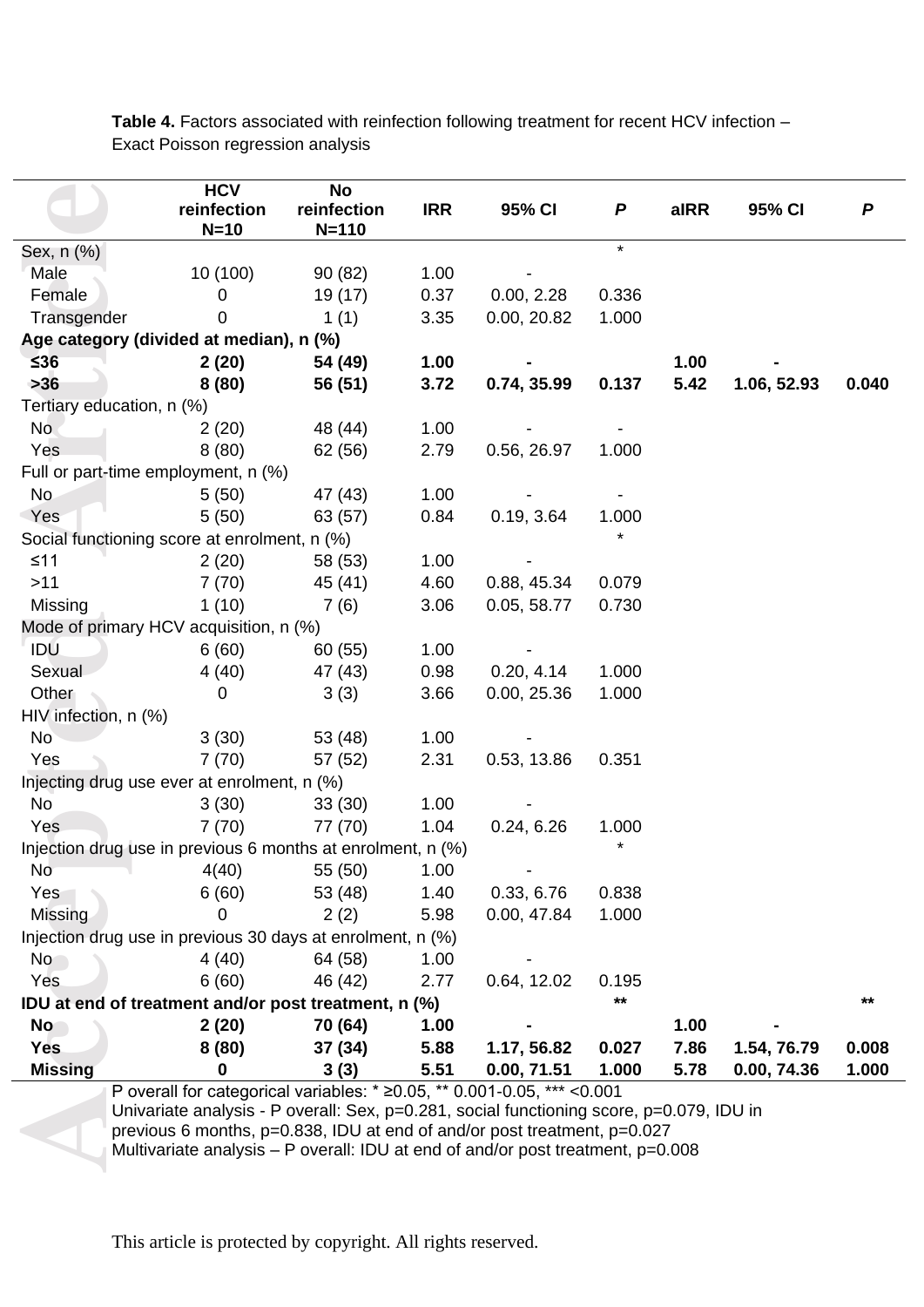# **Figure legends**

**Figure 1.** Participant disposition.

Participants highlighted in **bold** constitute the cohort at-risk for reinfection.

Figure 2. Viral kinetics on and post-treatment in participants with HCV reinfection. Panel A: Persistent HCV reinfection. Panel B: Spontaneous clearance of HCV reinfection. Panel C: Indeterminate HCV reinfection outcome. Shaded area indicates period on treatment. LLoQ 25 IU/mL and LLoD 15 IU/mL for COBAS Taqman 2.0, Roche Diagnostics, USA. Abbreviations: Baseline (BL), end-of-treatment response (ETR), lower limit of detection (LLoD), lower limit of quantitation (LLoQ), week (W), post treatment (PT)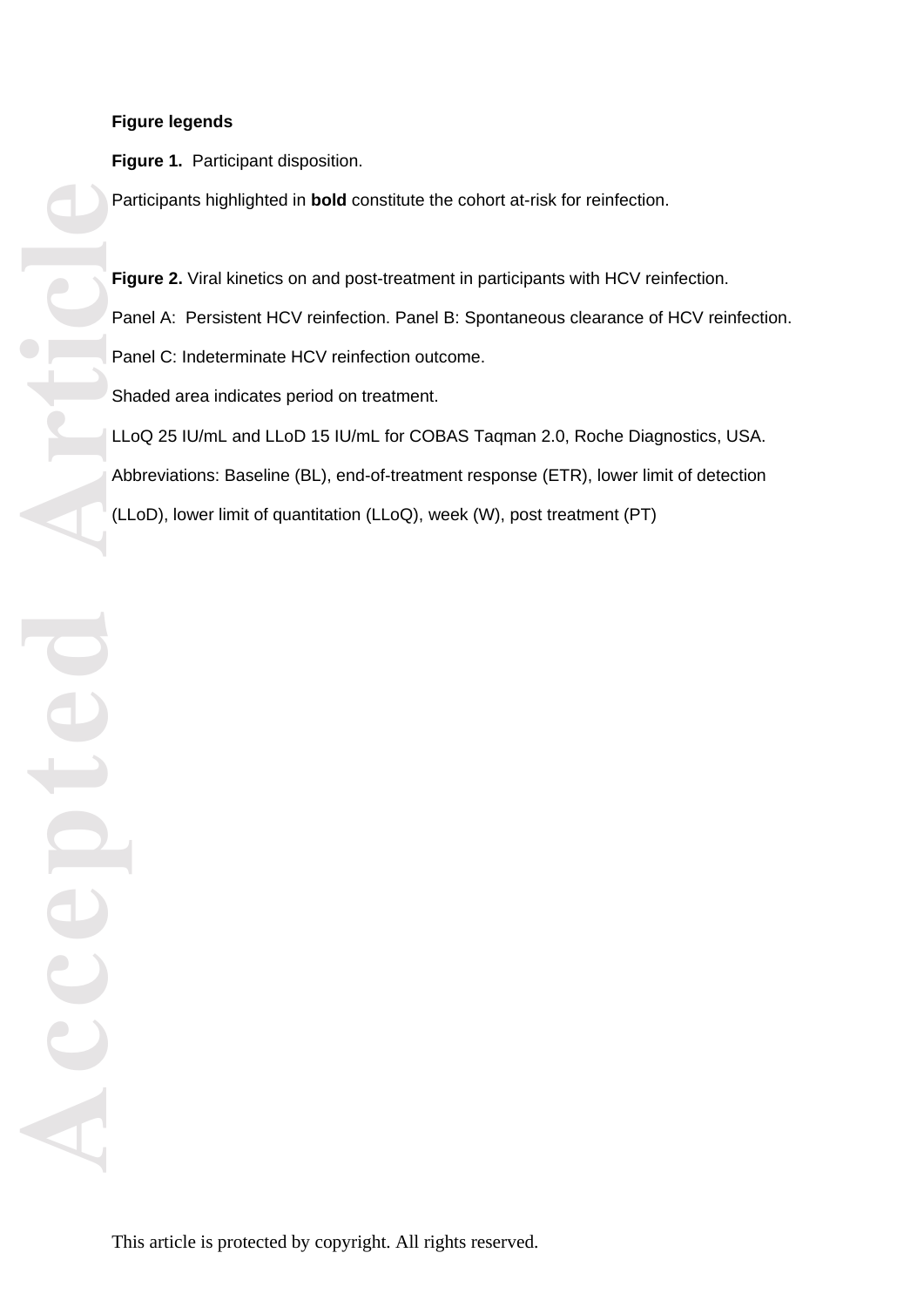

This article is protected by copyright. All rights reserved.

**Accepted Article**